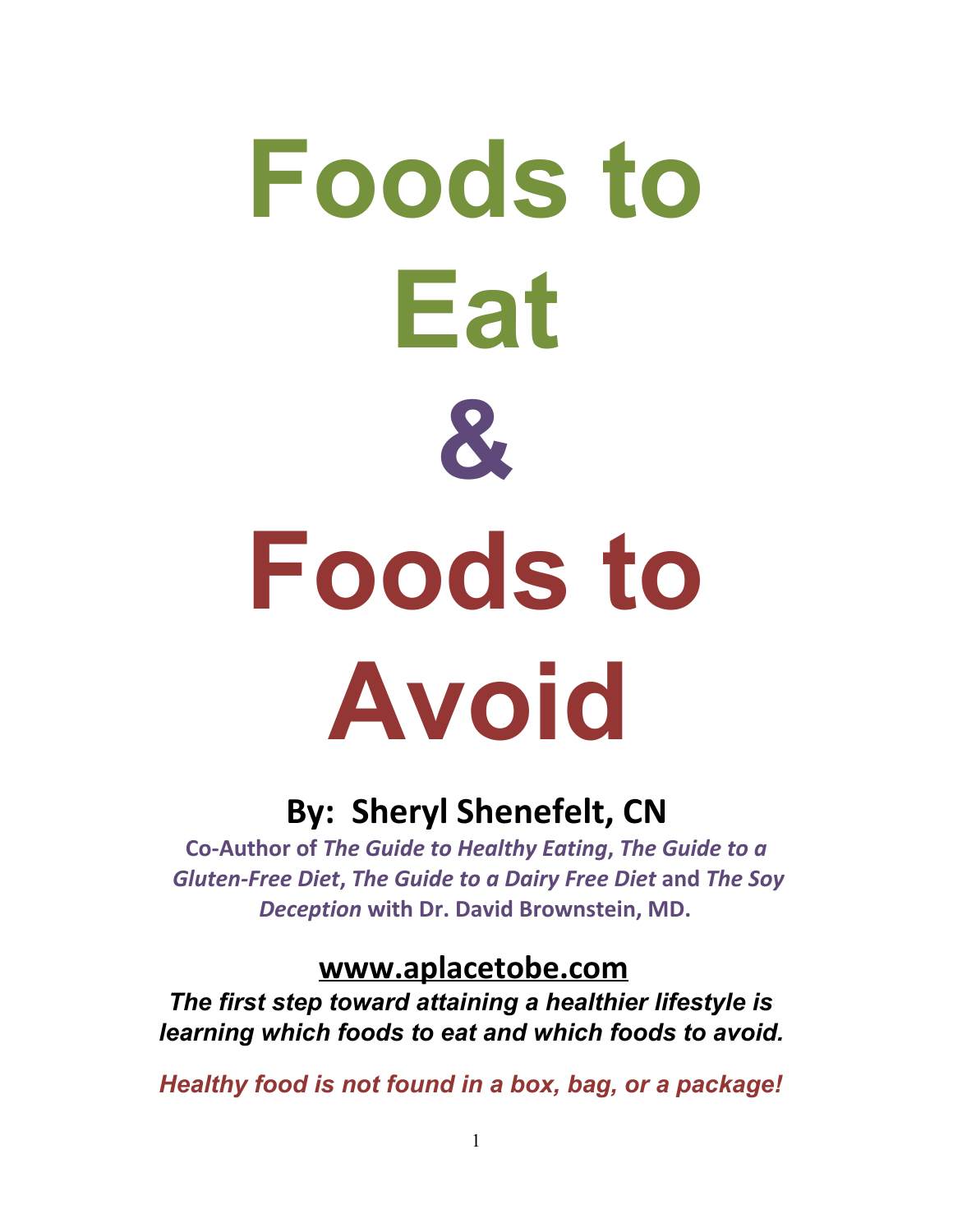**This ebook will answer your questions including:**

**What foods should I eat? What foods should I avoid? How do I shop for healthy food?**

# **This Sections of This E-Book Include:**

**Section I** - general guidelines to follow when deciding what foods to eat and what foods to avoid.

**Section II** - a shopping guide to take to the store with you listing foods that are ideal, neutral, and the ones that should be avoided all together.

**Section III** - foods sources for vitamins and minerals are listed as well as the function the nutrient has on the body in order to guide you in proper food selection.

**Use this ebook to guide you on your journey toward optimal health. More information and resources about how to be healthy can be found at [www.aplacetobe.com,](http://www.google.com/url?q=http%3A%2F%2Fwww.aplacetobe.com&sa=D&sntz=1&usg=AFQjCNFzUQbwCsO27tFf3E5jM7Z0onOQoQ) as well as in my book** *The Guide to Healthy Eating***, coauthored with Dr. David Brownstein, MD.**

# **SECTION I – FOODS TO EAT & FOODS TO AVOID**

When grocery shopping, it is important to look at the ingredients on packages and food items before purchasing. Generally, if you cannot pronounce it, it probably isn't safe to eat. Many chemicals can be listed under a variety of names. If you have never heard of it, look it up or, better yet, avoid it altogether just to be safe!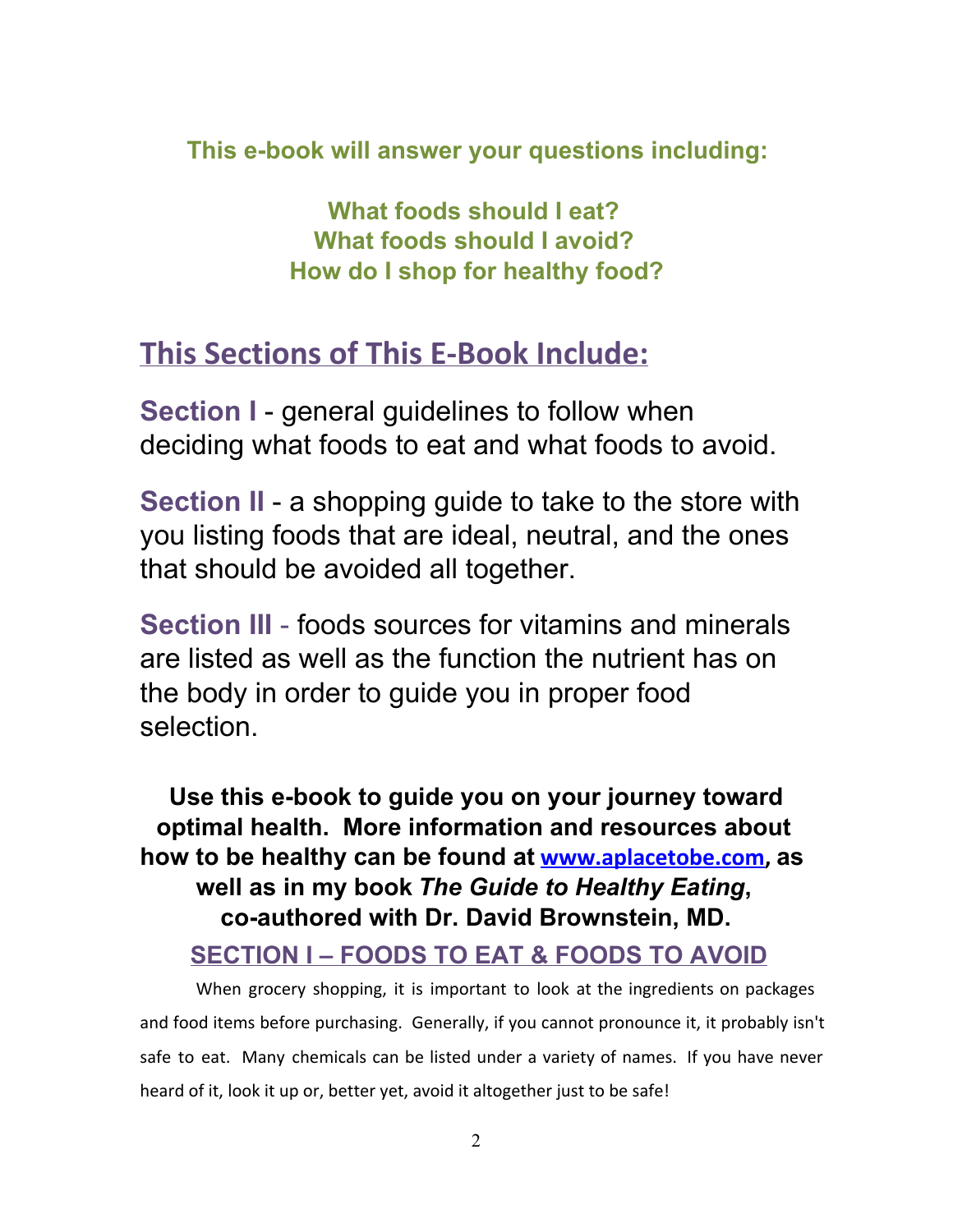# **FOODS TO EAT:**

#### **Buy whole, fresh foods only**

Read labels carefully and look mostly for foods that contain only one or very few ingredients. Also, look for the word "whole" before the first ingredient on the label or ingredient list. Fresh food is more nutritious than frozen and frozen is better than canned. Always check for expiration dates on the label.

#### **Produce**

Buying fresh fruits and vegetables is a big part of having a healthy diet. Moreover, organic produce is much healthier and nutritious than non-organic produce. Ideally, all produce should be fresh, ripe, in season, and locally grown. Look for a local farmers' market or food co-op, or find the organic section at your grocery or health food store. Color counts — bring home an entire rainbow of colorful fruits and vegetables. (See "Organic and Local Buying Tips" in The Tips Section, page 199 of *The Guide to Healthy Eating*). A great video can be viewed online at [www.storewars.org.](http://www.google.com/url?q=http%3A%2F%2Fwww.storewars.com&sa=D&sntz=1&usg=AFQjCNHFKsWTTMr9RCgHrL6m2yAg8-Tz7A)

#### **Poultry**

Poultry should be organic (preferably free-range), antibiotic-free and hormone-free. Avoid meats from factory farms. More on factory farms can be found online at www.factoryfarm.org. Always look to support local farmers. Visit www.localharvest.org to find a farmer near you.

#### **Seafood**

Fish can be a great protein and is very rich in Omega-3 fatty acids; however, most fish is now contaminated with mercury, PCB's, and toxins, or unsustainably

3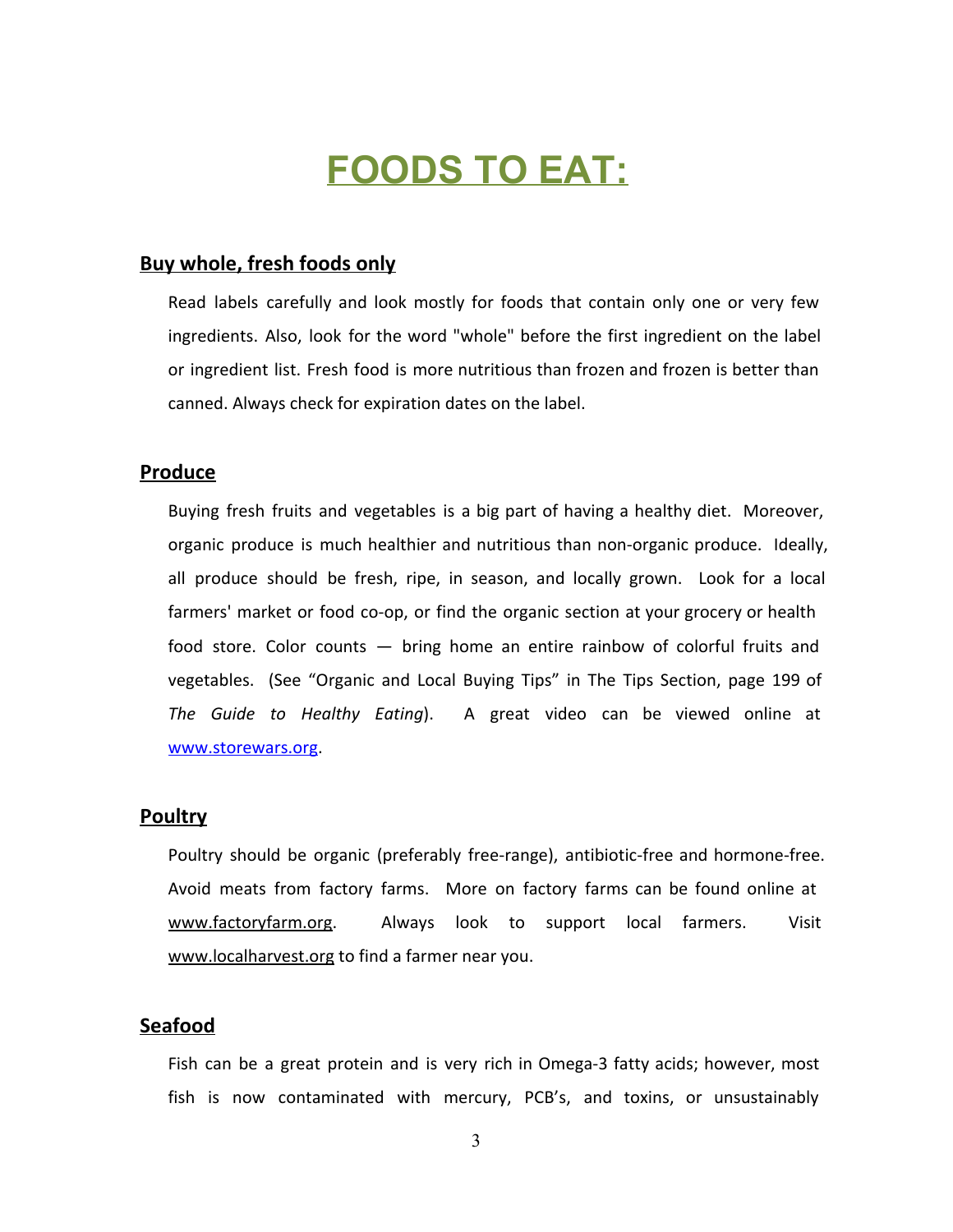harvested. Buy mostly wild-caught fish or fish farmed in non-destructive ways. Fish should smell a bit like the sea, but fresh – it *should not* smell bad. Visit [http://www.thegreenguide.com/food/buying/fish-picks/1](http://www.google.com/url?q=http%3A%2F%2Fwww.thegreenguide.com%2Ffood%2Fbuying%2Ffish-picks%2F1&sa=D&sntz=1&usg=AFQjCNEFJ99pv9aTm99O_HBQxnTTWtfxDw) for a more detailed guide to buying fish.

#### **Meat**

Buy only organic (preferably grass-fed), hormone-free, and antibiotic-free meats whenever possible. Many grocery stores carry grain-fed meats, which do not have the same wonderful benefits as grass-fed meats. See the benefits of grass-fed meat at www.aplacetobe.com. Look for the specification that your meat is grass-fed or ask the butcher or farmer. Always look to support local farmers. Visit www.localharvest.org to find a farmer near you. A great video can be viewed online at www.meatrix.com.

#### **Eggs**

Ensure that you purchase eggs that are organic, antibiotic, and hormone-free. Preferably, you want to buy eggs from free-range hens so they have the proper ratios of Omega-3 and Omega-6 fatty acids. Eggs are the most complete protein and are a great source of long chain fats, EPA and DHA.

# **FOODS TO AVOID:**

#### **Non-domestic produce**

Fruits and vegetables raised in foreign countries are almost always sprayed with pesticides, preservatives, fecal fertilizers, or other harmful chemicals – like most non-organic foods from the U.S.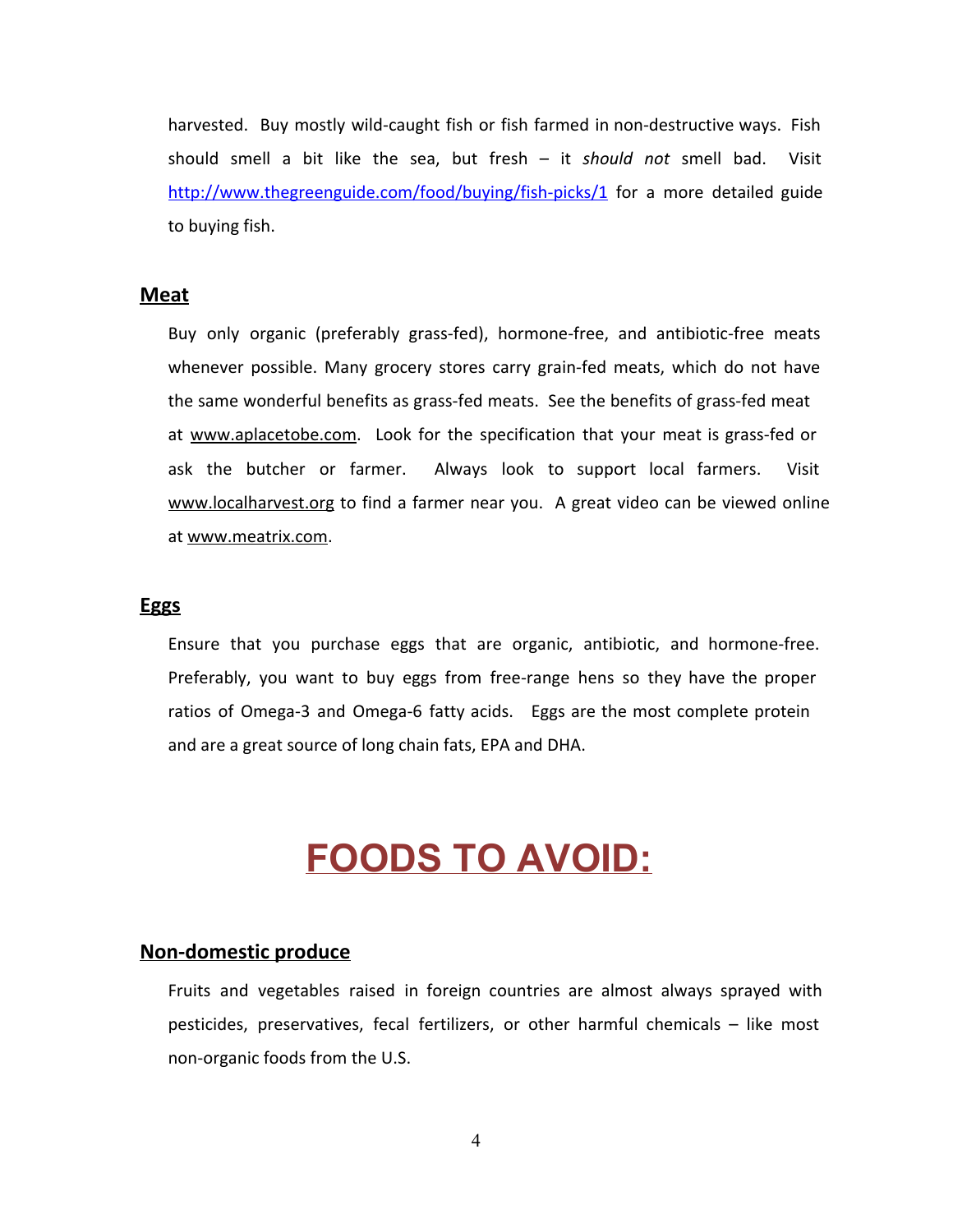#### **Most fish and seafood**

Virtually all seafood, whether from fresh or salt water, is now contaminated with toxic metals and dangerous chemicals. Farm-raised seafood is the least healthy and often the most contaminated. In addition, many fish are non-sustainably harvested. Larger fish species are generally far more contaminated than smaller species. Warm water species are less safe than those from cold water. If you are pregnant, it is usually advisable to avoid seafood altogether. If you do eat fish, ensure the product is wild-caught or farmed from a source you trust.

#### **Food with additives**

Avoid purchasing foods with labels listing additives, colors, preservatives, emulsifiers, thickeners, anti-caking agents, bulking agents, flavorings, added seasonings or sauces, or chemical names you do not know or cannot pronounce.

# **Non-whole and processed foods**

Avoid or limit products with more than one ingredient. These are NOT whole foods. Look for "100%", and then carefully read what that 100% actually is. Breads and pasta are actually processed foods; whole, un-ground grains and sprouted grains are always healthier. If you must buy breads or pasta, look for the word "whole" or "sprouted" when the label describes the grains they came from. In general, avoid most packaged foods as these tend to have multiple unnecessary ingredients and additives.

#### **Trans-fats and hydrogenated fats**

These particular fats are the "bad fats" that should be strictly avoided. Many items falsely imply they are trans-fat free yet still have hydrogenated oils in them. This is unfortunately because the government considers items to be trans-fat free if there is less than 0.5 grams of trans-fat per serving.

5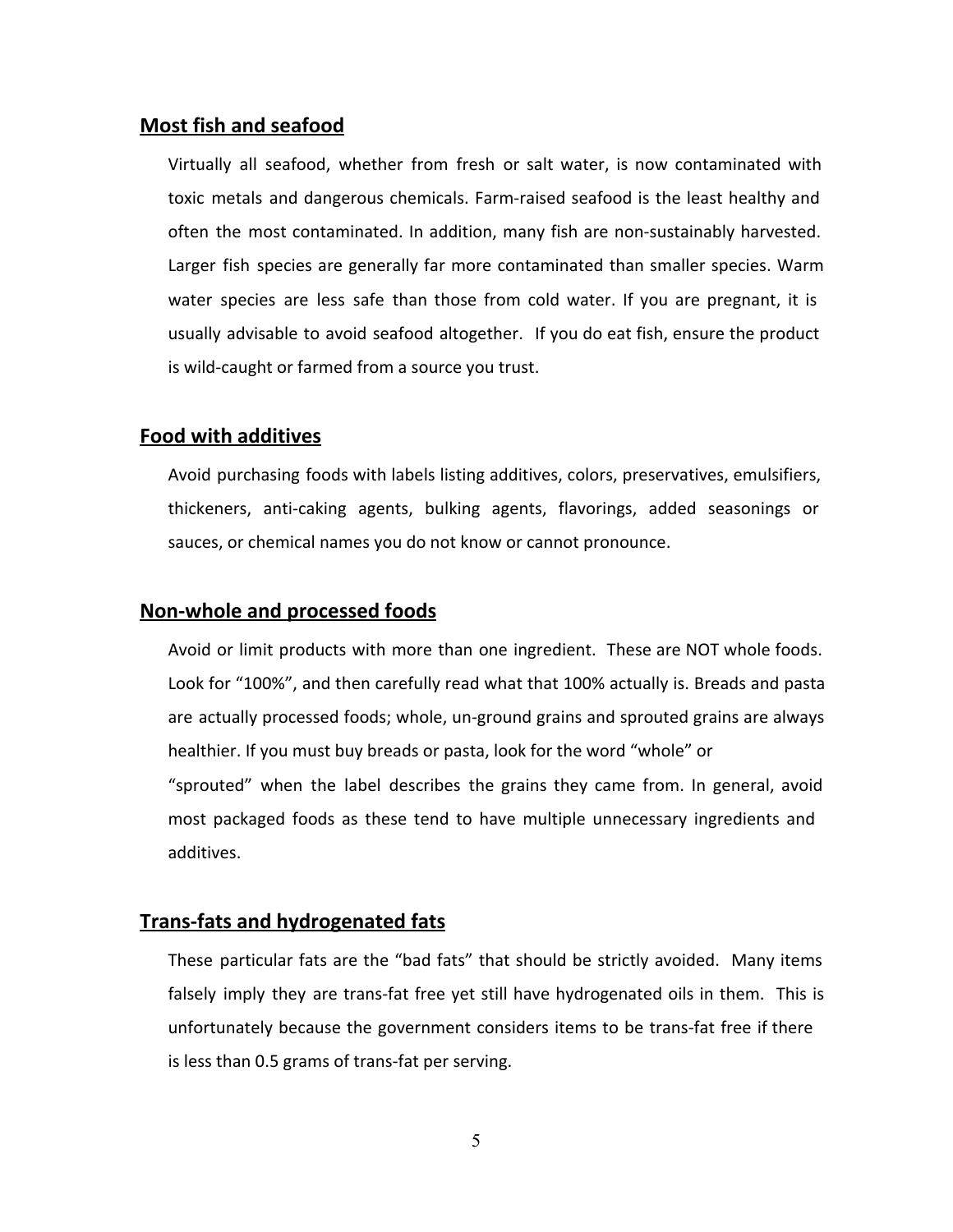#### **MSG (monosodium glutamate)**

MSG is a chemical used as a flavor enhancer in foods. It makes mediocre foods taste good. It may be disguised under names such as seasonings, spices, hydrolyzed proteins, soy protein isolate, or bouillon, just to name a few. This additive is extremely toxic to the nervous system and is known as a neurotoxin. More information can be found in the book *Excitotoxins: The Taste That Kills*, by Russell Blaylock.

#### **Artificial sweeteners (e.g., aspartame, Splenda)**

These are non-foods and they trick the body into thinking it is getting something sweet, which ultimately can create imbalance in the body. In addition, this type of sweetener has extremely toxic side effects. It is commonly found in fast foods, "fat-free" products, "sugar-free" products, diet soda, gums, ice creams, etc.

### **Genetically modified foods**

Genetically modified (GM) foods may look and feel the same as conventional foods, but they are drastically (and possibly harmfully) different. Any item that is not organic may be genetically modified. Be aware of and avoid the most common GM foods, which include soy, corn, canola, and cotton. More information on GM foods can be found in the book *Seeds of Deception: Exposing Industry and Government Lies About the Safety of the Genetically Engineered Foods You're Eating*, by Jeffrey M. Smith.

#### **Soy and Soy Derivatives**

Soy is often touted in the media as a good source of protein. This information could not be farther from the truth. Soy is presently the cheapest crop to grow in the United States and, because it is widely available, it is being promoted as a healthy food. Soy contains enzyme inhibitors that block the absorption of many minerals essential in our bodies including: calcium, magnesium, zinc, molybdenum, manganese, and iron. If

6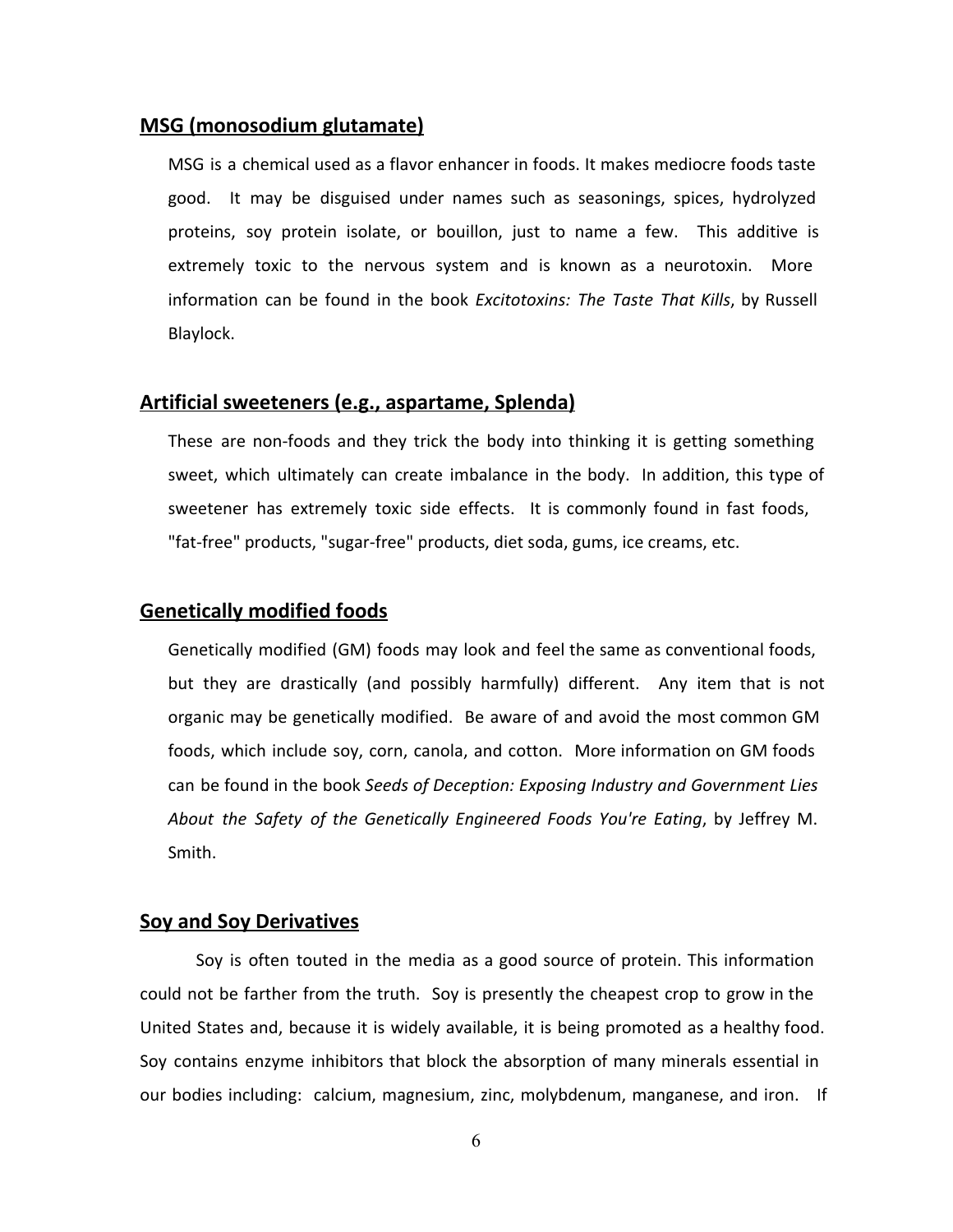that is not bad enough, large amounts of refined soy can also cause deficiencies of Vitamins B12, D, E, and K. Fermented forms of soy (e.g., miso, natto, and tempeh) are much healthier than the typical soy eaten in the United States (e.g., soy milk, cheese, yogurt, hot dogs, burgers, etc.). Soy should not be the major source of protein in your diet. In fact, it would be best to eliminate all refined soy products from your diet. For more information about soy see the authors' book *The Soy Deception*, as well as [www.thesoydeception.com.](http://www.google.com/url?q=http%3A%2F%2Fwww.thesoydeception.com&sa=D&sntz=1&usg=AFQjCNFj3-eHrB2npmlZEvGydZgxFDgA2w)

# **SECTION II –SHOPPING GUIDE**

|                                  | <b>IDEAL</b>                                                                                                                  | <b>NEUTRAL</b>                                                                                                                  | <b>AVOID</b>                                                                                                                                                                                        |
|----------------------------------|-------------------------------------------------------------------------------------------------------------------------------|---------------------------------------------------------------------------------------------------------------------------------|-----------------------------------------------------------------------------------------------------------------------------------------------------------------------------------------------------|
| M<br>E<br>$\mathbf{A}$<br>T<br>S | Grass-fed, organic and<br>antibiotic/hormone free<br>meats, like lamb, beef,<br>wild game, goat, organ<br>meats, and poultry. | Bacon, hot dogs,<br>sausage and lunch<br>meats that are free of<br>nitrates, nitrites,<br>hormones,<br>antibiotics, and<br>MSG. | Commercial sausage<br>and lunch meats,<br>smoked meats,<br>imitation or soy meats.<br>and any meat from<br>animals bred in<br>confinement or that<br>were exposed to<br>antibiotics or<br>hormones. |
|                                  | Fish that is fresh and                                                                                                        | Trout, halibut, walleye                                                                                                         | Swordfish, shark,                                                                                                                                                                                   |
|                                  | caught wild from the<br>ocean. Best types include                                                                             | shellfish, wild shrimp.<br>tuna and salmon                                                                                      | tilefish, catfish, fish that<br>is canned in vegetable                                                                                                                                              |
|                                  | salmon, scrod, haddock,                                                                                                       | canned in spring water.                                                                                                         | oils, fried fish, frozen                                                                                                                                                                            |
| F                                | orange roughy, snapper,                                                                                                       | canned sardines, and                                                                                                            | fish sticks, and farmed                                                                                                                                                                             |
|                                  | herring, cod, grouper,                                                                                                        | whitefish are                                                                                                                   | fish are considered to                                                                                                                                                                              |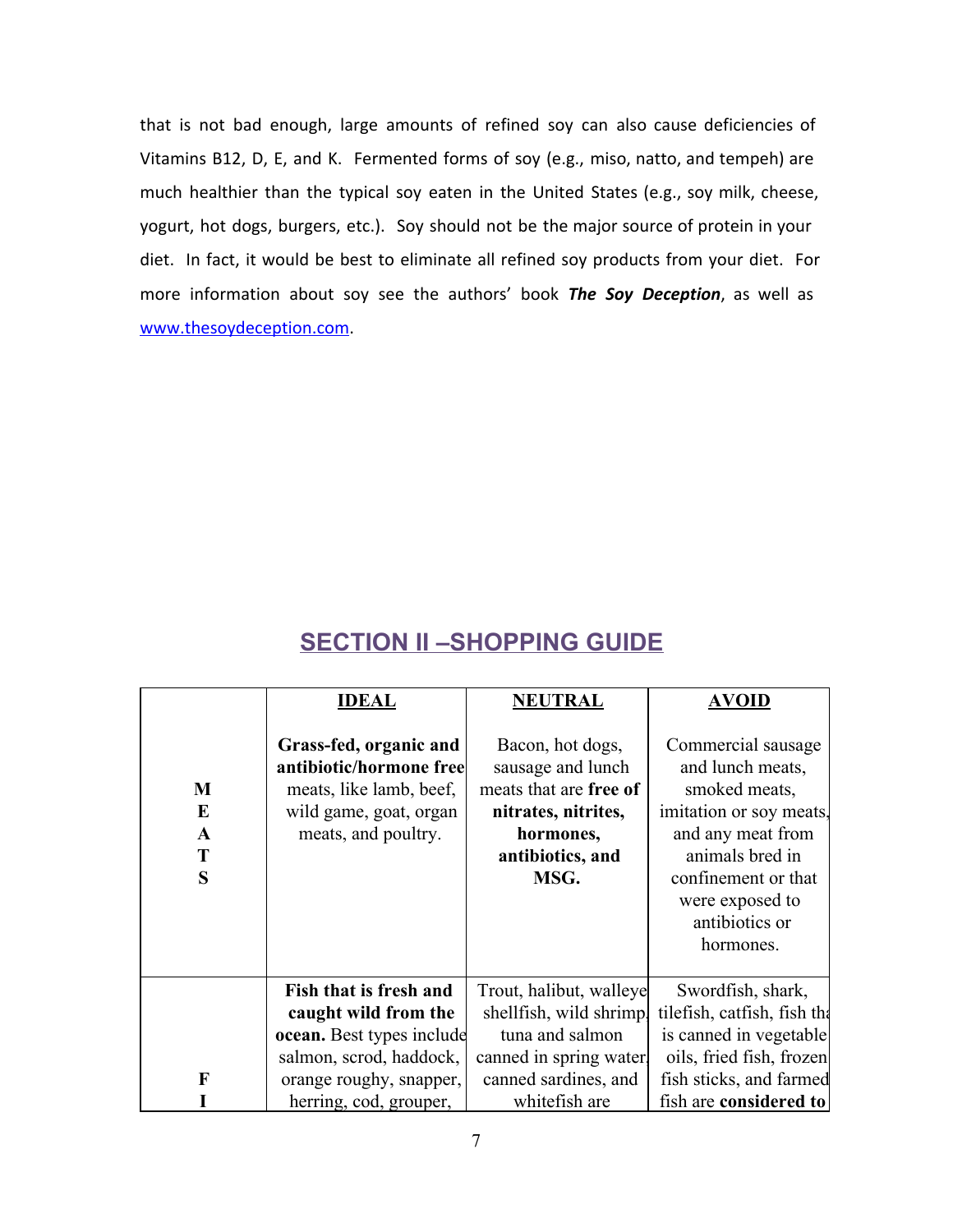| S<br>H                                                   | mahi mahi, tilapia, sea<br>bass, sole, sardines, and<br>caviar.                                                         | acceptable in<br>moderation, due to<br>contamination from<br>DDT, PCBs and<br>mercury.                                                                                    | be either toxic,<br>bottom dwellers, or<br>too contaminated for<br>consumption.                                                                                                                                                                                                                                                                                                                           |
|----------------------------------------------------------|-------------------------------------------------------------------------------------------------------------------------|---------------------------------------------------------------------------------------------------------------------------------------------------------------------------|-----------------------------------------------------------------------------------------------------------------------------------------------------------------------------------------------------------------------------------------------------------------------------------------------------------------------------------------------------------------------------------------------------------|
| S<br>T<br>$\mathbf 0$<br>$\mathbf C$<br>$\mathbf K$<br>S | Stocks from grass-fed<br>and/or organic beef,<br>chicken, turkey and fish.                                              | <b>Organic</b> boxed or<br>canned stocks.                                                                                                                                 | Bouillon cubes.                                                                                                                                                                                                                                                                                                                                                                                           |
| $\bf{E}$<br>G<br>G<br>S                                  | Organic, fertile eggs<br>from free-range ducks<br>or chickens.                                                          | Organic, high<br>omega-3 eggs from<br>free-range or<br>cage-free chickens.                                                                                                | Commercial eggs or<br>imitation eggs (Egg<br>Beaters).                                                                                                                                                                                                                                                                                                                                                    |
|                                                          | <b>IDEAL</b>                                                                                                            | <b>NEUTRAL</b>                                                                                                                                                            | <b>AVOID</b>                                                                                                                                                                                                                                                                                                                                                                                              |
| D<br>$\mathbf A$<br>I<br>$\bf R$<br>Y                    | Whole milk and raw or<br>fresh milk and cheese<br>from organic, grass-fed<br>cows or goats, yogurt,<br>kefir and cream. | Low-heat<br>pasteurized,<br>non-homogenized<br>organic dairy from<br>grass-fed cows or<br>goats, plain yogurt or<br>kefir, and homemade<br>rice, almond, or oat<br>milks. | Processed or<br>artificial dairy<br>products that have<br>been<br>ultra-pasteurized or<br>contain MSG<br>(includes soy). These<br>include low fat and<br>skim dairy, powdered<br>milk, sweetened<br>yogurts, NutraSweet<br>yogurts, soy milk or<br>cheese, ice cream, soy<br>ice cream, imitation<br>creamer, processed<br>cheeses (including<br>singles, sprays and<br>spreads with<br>additives), boxed |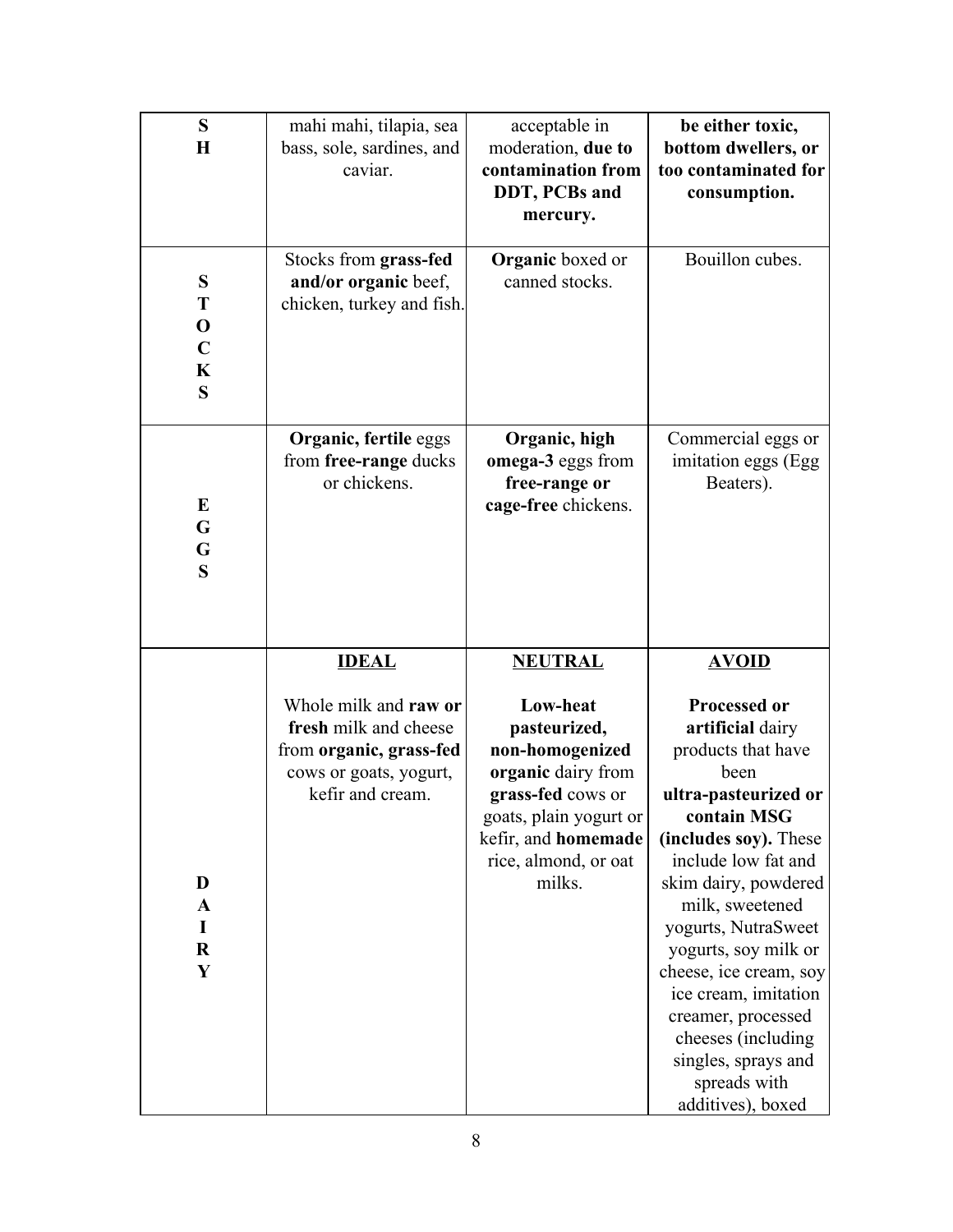|                                                                                             | locally grown, in                                                                                                                                                                                              | locally grown, in                                                                                                                                                                                                                                                                           | canned fruit.                                                                                                                                                                                                                                                                                                                                                                                                                                        |
|---------------------------------------------------------------------------------------------|----------------------------------------------------------------------------------------------------------------------------------------------------------------------------------------------------------------|---------------------------------------------------------------------------------------------------------------------------------------------------------------------------------------------------------------------------------------------------------------------------------------------|------------------------------------------------------------------------------------------------------------------------------------------------------------------------------------------------------------------------------------------------------------------------------------------------------------------------------------------------------------------------------------------------------------------------------------------------------|
| U<br>I<br>T                                                                                 | oranges, etc.<br>Preferably organic,                                                                                                                                                                           | leather.<br>Preferably organic,                                                                                                                                                                                                                                                             | snacks, juice<br>concentrate, and                                                                                                                                                                                                                                                                                                                                                                                                                    |
| $\mathbf F$<br>$\bf R$                                                                      | Fruits that have a <b>low</b><br>glycemic level such as<br>berries, apples, plum,                                                                                                                              | <b>Higher glycemic</b><br>fruits, frozen fruits,<br>dried fruits or fruit                                                                                                                                                                                                                   | Fruits that contain<br>salt, additives or<br>preservatives, fruit                                                                                                                                                                                                                                                                                                                                                                                    |
| $\mathbf{V}$<br>E<br>G<br>E<br>T<br>$\mathbf A$<br>B<br>L<br>E<br>S                         | <b>IDEAL</b><br><b>Non-starchy vegetables</b><br>like asparagus, kale,<br>kohlrabi, Swiss chard,<br>and cultured vegetables<br>like sauerkraut.<br>Preferably organic,<br>locally grown, in<br>season          | <b>NEUTRAL</b><br><b>Starchy vegetables</b><br>like carrots, potatoes,<br>parsnips or corn,<br>frozen vegetables, and<br>canned tomatoes.<br>Preferably organic,<br>locally grown, in<br>season                                                                                             | <u>AVOID</u><br>Canned vegetables,<br>instant mashed<br>potatoes, and<br>pasteurized veggies<br>like pickles.                                                                                                                                                                                                                                                                                                                                        |
| $\mathbf F$<br>$\mathbf A$<br>T<br>S<br>$\mathbf A$<br>N<br>D<br>O<br>$\mathbf I$<br>L<br>S | Healthy fats and oils,<br>which include<br>cold-pressed, extra<br>virgin, organic items<br>stored in a dark<br>container. Butter, ghee,<br>coconut oil, palm oil,<br>olive oil, flax oil and cod<br>liver oil. | If in a dark<br>container,<br>cold-pressed, high<br>oleic safflower or<br>sunflower oils, sesame<br>or peanut oils in<br>moderation. Also,<br>grocery store butter,<br>vegetable shortening<br>made from palm,<br>coconut or sesame oils.<br>and lard from<br>pasteurized, organic<br>pigs. | milks, and canned or<br>imitation whipped<br>cream.<br>Oils exposed to high<br>heat, pressure,<br>oxygen or light<br>and/or contain<br>chemicals. These<br>include oils in clear<br>bottles such as<br>processed canola oil,<br>commercial vegetable<br>oils (soy, corn,<br>cottonseed, safflower,<br>sunflower), margarine.<br>anything partially<br>hydrogenated,<br>shortening, and any<br>spreads containing<br>vegetable oils or<br>trans fats. |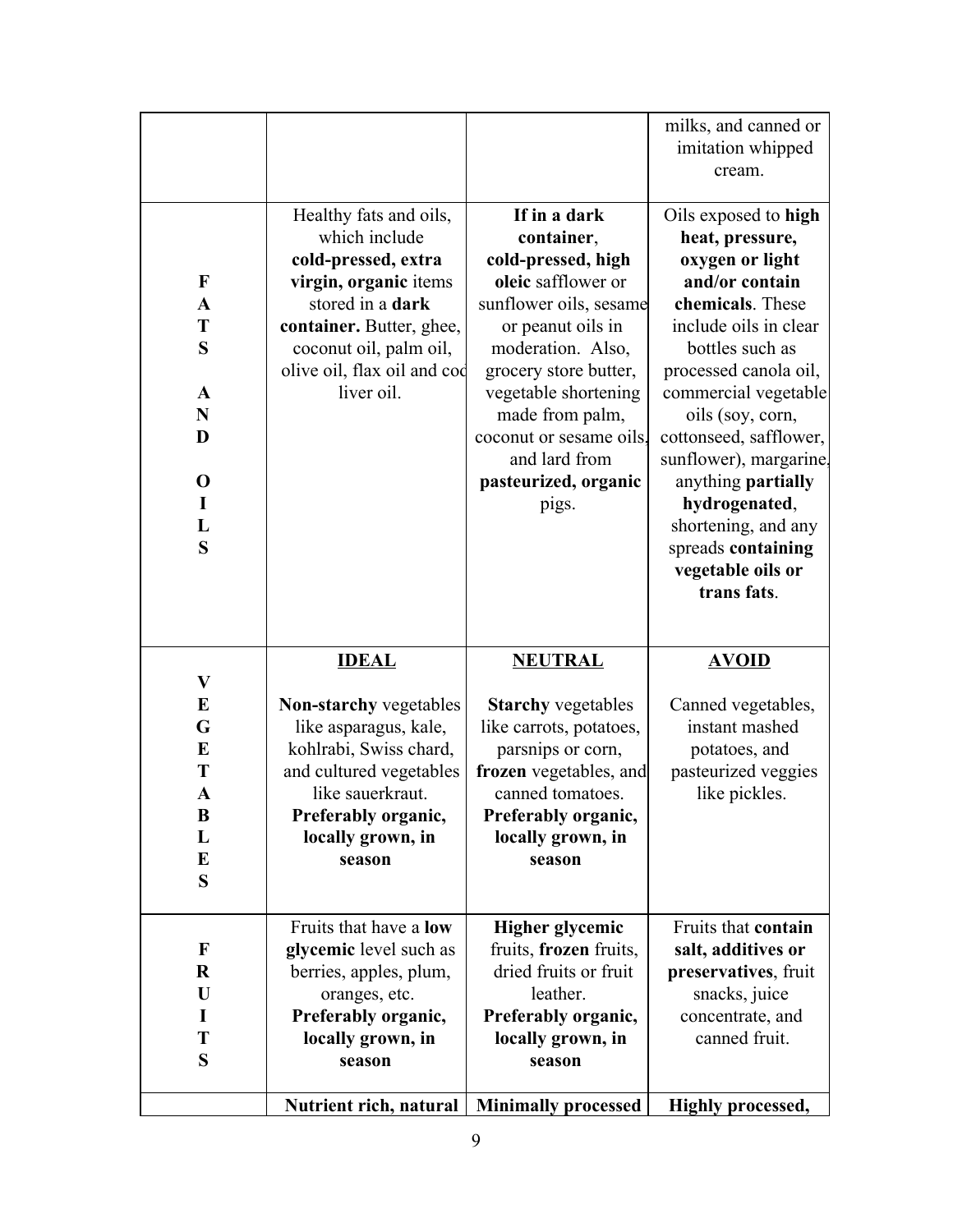| S<br>W              | sweeteners like raw<br>honey, maple syrup and       | sweeteners like beet<br>sugar or sugar alcohols | genetically modified<br>sweeteners that are    |
|---------------------|-----------------------------------------------------|-------------------------------------------------|------------------------------------------------|
| $\bf{E}$            | stevia. Also, sucanat,                              | such as sorbitol and                            | lacking nutrients and                          |
| E                   | rapadura, maple sugar,                              | xylitol.                                        | can be toxic. These                            |
| T                   | date sugar.                                         |                                                 | include corn syrup,                            |
| E                   |                                                     |                                                 | white sugar, and                               |
| N                   |                                                     |                                                 | artificial sweeteners                          |
| E                   |                                                     |                                                 | like aspartame                                 |
| $\bf R$             |                                                     |                                                 | (NutraSweet) and                               |
| S                   |                                                     |                                                 | sucralose (Splenda).                           |
|                     |                                                     |                                                 |                                                |
|                     | Drink lots of water,                                | Fresh-pressed fruit                             | Sodas, juice                                   |
| B                   | preferably that has been                            | juices are acceptable,                          | concentrate,                                   |
| E                   | filtered. Other good                                | as are organic wine                             | Kool-Aid, chlorinated                          |
| $\mathbf{V}$        | beverage choices include                            | and coffee and                                  | or fluoridated water,                          |
| $\bf{E}$<br>$\bf R$ | raw vegetable and fruit<br>juices, coconut milk,    | un-pasteurized,<br>microbrewed beer.            | diet beverages and<br>hard alcohol.            |
| $\mathbf A$         | coconut water kefir,                                |                                                 |                                                |
| G                   | herbal teas, and                                    |                                                 |                                                |
| E                   | naturally fermented                                 |                                                 |                                                |
| S                   | drinks like Kombucha.                               |                                                 |                                                |
|                     |                                                     |                                                 |                                                |
|                     |                                                     |                                                 |                                                |
|                     | <b>IDEAL</b>                                        | <b>NEUTRAL</b>                                  | <b>AVOID</b>                                   |
|                     | Gluten-free such as<br>quinoa, millet, amaranth,    | Stone-ground,<br>organic, 100% whole            | White flour products<br>including rice, breads |
| G                   | buckwheat, brown rice,                              | wheat or sprouted                               | and pastas, cold                               |
| $\mathbf R$         | sprouted or sourdough                               | breads, hot breakfast                           | breakfast cereals,                             |
| A                   | bread, and <b>soaked</b>                            | cereals, pasta,                                 | granola, instant                               |
| I                   | wheat, spelt, kamut, oats,                          | crackers, spelt, wheat,                         | oatmeal, rice cakes,                           |
| N                   | barley and rye.                                     | kamut, oats, tortillas,                         | puffed grains, instant                         |
| S                   |                                                     | and corn chips all that                         | rice, or bread that                            |
|                     |                                                     | are free of MSG, soy                            | contains                                       |
|                     |                                                     | flour, corn syrup or                            | hydrogenated oils or                           |
|                     |                                                     | hydrogenated oils.                              | soy flour.                                     |
|                     | Raw, organic nuts or                                | Nuts that are                                   | Nuts in soy oil, nut                           |
|                     | nut products like                                   | dry-roasted or aren't                           | butters that contain                           |
|                     | almonds, walnuts,                                   | raw.                                            | hydrogenated oils,                             |
| N                   | pistachios, pecans,                                 |                                                 | and most canned nuts                           |
| U<br>T              | cashews, nut butters in<br>their own oil, sunflower |                                                 | (including)<br>honey-roasted                   |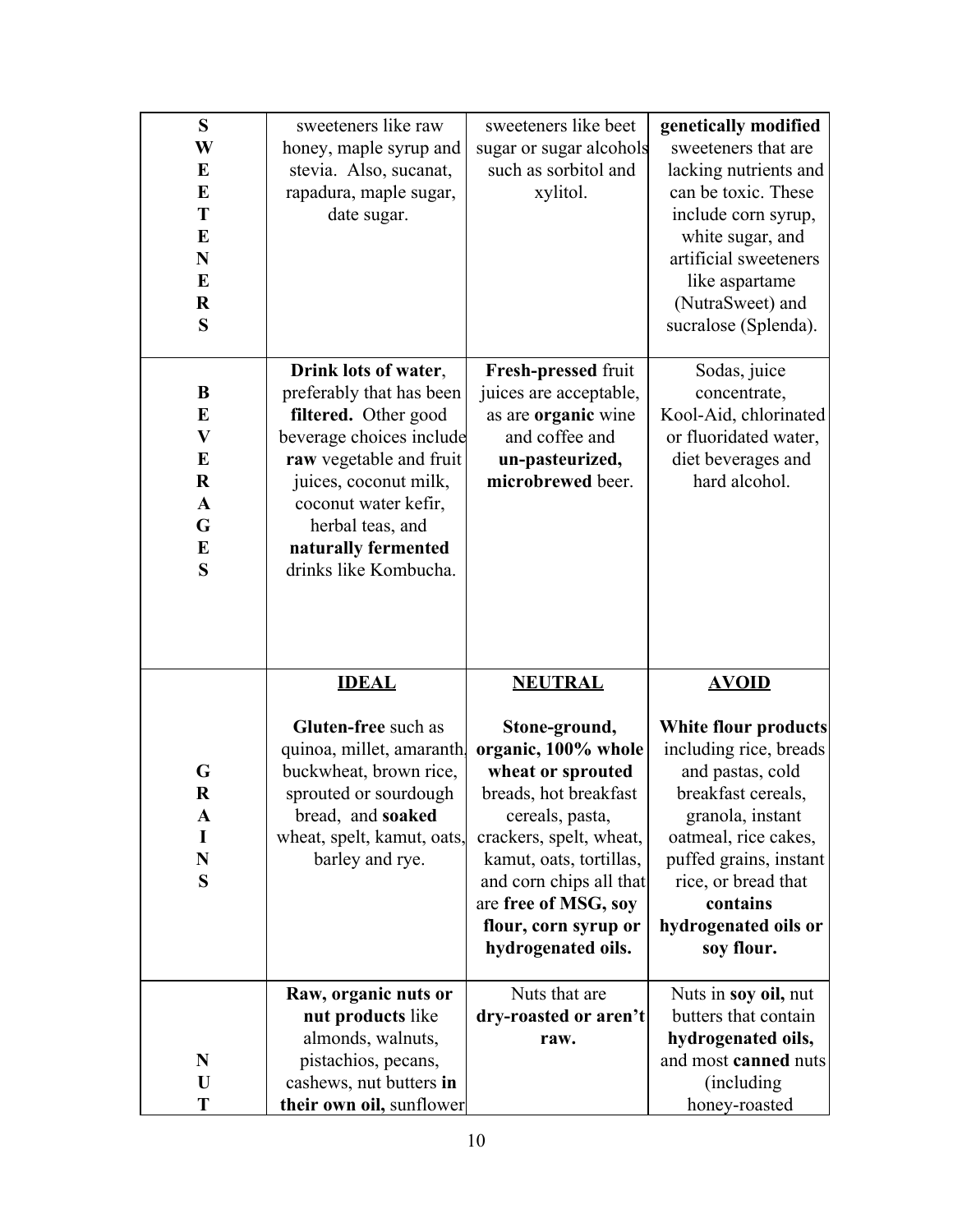| S            | and pumpkin seeds,        |                        | peanuts.                |
|--------------|---------------------------|------------------------|-------------------------|
|              | macadamia nuts, pine      |                        |                         |
|              | nuts, coconut and         |                        |                         |
|              | coconut products like     |                        |                         |
|              | milk or cream.            |                        |                         |
|              | <b>Beans/Legumes</b> like | Canned                 | Unfermented soy, soy    |
| L            | lentils or beans (black,  | beans/legumes and      | protein isolate and     |
| E            | adzuki, kidney, garbanzo. | Valencia peanuts.      | hydrolyzed soy          |
| G            | pinto and white).         |                        | protein.                |
| $\mathbf{U}$ | Preferably organic.       |                        |                         |
| M            | Fermented soy like miso,  |                        |                         |
| E            | tempeh, and natto.        |                        |                         |
| S            |                           |                        |                         |
|              |                           |                        |                         |
|              | Raw, organic              | Safflower oil          | Mayonnaise containing   |
| $\mathbf C$  | condiments like ketchup   | mayonnaise, dried      | soy or canola oils,     |
| $\mathbf 0$  | without corn syrup,       | herbs, un-iodized sea  | any sauces              |
| N            | broths made from bones,   | salt, low-heat         | containing MSG or       |
| D            | naturally fermented soy   | processed whey         | high-fructose corn      |
| $\mathbf I$  | sauce, apple cider        | protein from grass-fed | syrup, irradiated       |
| M            | vinegar, sauerkraut free  | cows, and any sauces   | spices, hydrolyzed      |
| E            | of vinegar, unrefined sal | that contain natural   | proteins, iodized salt, |
| N            | (Celtic sea salt), and    | ingredients and have   | and denatured whey      |
| T            | fresh herbs.              | no MSG or corn         | protein.                |
| S            |                           | syrup.                 |                         |

# **SECTION III – FOOD SOURCES FOR VITAMINS & MINERALS**

Note: Foods listed in descending order of potency per 3.5 oz. (100 gm) serving.

# **VITAMIN A**

**FUNCTION IN THE BODY:** Vision, maintenance of cornea, epithelial cells, mucus membranes, skin, bone and tooth growth, reproduction, immunity.

**FOOD SOURCES:** Cod liver oil, lamb liver, beef liver, red chili peppers, dandelion greens, pork liver, chicken liver, carrots, dried apricots, collard greens, kale, sweet potatoes, parsley, spinach, turnip greens, mustard greens, Swiss chard, beet greens, chives, butternut squash, watercress, mangos, sweet red peppers, hubbard squash, cantaloupe, endive, apricots, broccoli spears, whitefish, green onions, romaine lettuce, papayas, nectarines, prunes, pumpkin, swordfish, peaches, acorn squash, chicken with skin, full-fat cheeses, cream, eggs, butter, sour red cherries, butterhead lettuce, asparagus, tomatoes, green chili peppers, kidneys, green peas, elderberries, watermelon, rutabagas, Brussels sprouts, okra, yellow cornmeal, yellow squash, fish roe.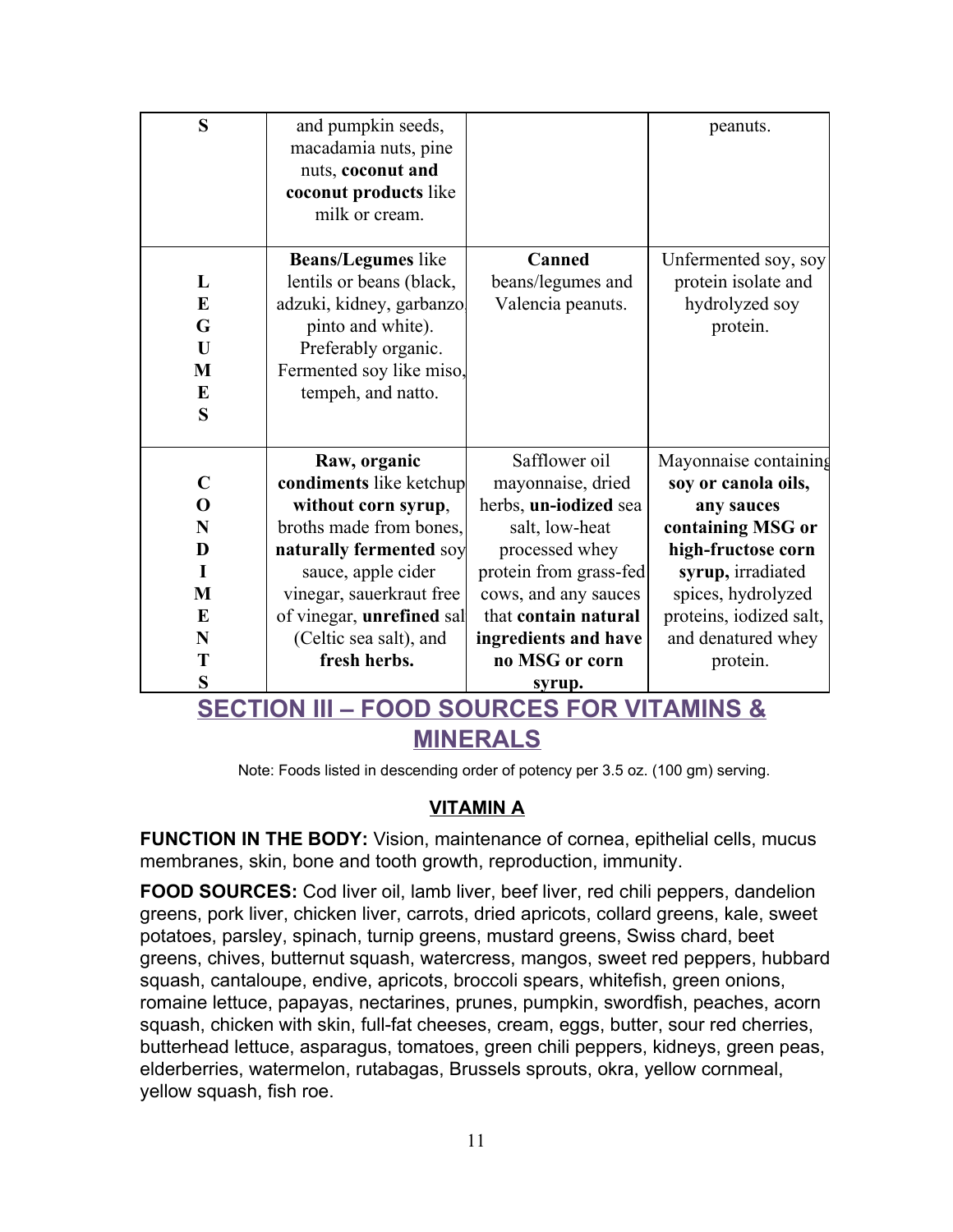# **BETACAROTENE**

**FUNCTION IN THE BODY:** Protects cells from free-radical damage, reproduction, immunity.

**FOOD SOURCES:** Cayenne pepper, dandelion greens, carrots, dried apricots, collard greens, kale, sweet potatoes, parsley, spinach, turnip greens, mustard greens, Swiss chard, beet greens, butternut squash, watercress, mangoes, sweet red pepper, cantaloupe, endive, persimmons, apricots, broccoli, green onions, romaine lettuce, papayas, nectarines, prunes, pumpkin, peaches, acorn squash, cherries, butter lettuce, asparagus, tomatoes, peas, green beans, watermelon, rutabagas, Brussels sprouts, okra, yellow cornmeal, yellow squash.

# **VITAMIN B1 (THIAMINE)**

**FUNCTION IN THE BODY:** Helps body convert carbohydrates and fat into energy, helps maintain proper functioning of the heart, nervous and digestive systems.

**FOOD SOURCES:** Brewer's yeast, torula yeast, wheat germ, sunflower seeds, rice polishings, pine nuts, peanuts with skins, cowpeas, peanuts without skins, Brazil nuts, pork, pecans, beans (pinto and red), split peas, millet, wheat bran, pistachios, navy beans, beef heart, buckwheat, oatmeal, whole wheat, lamb kidneys, chickpeas, lamb heart, lima beans, hazelnuts, wild rice, cashews, rye, lamb liver, lobster, mung beans, cornmeal, lentils, beef kidney, green peas,

macadamia nuts, brown rice, walnuts, garbanzo beans, pork liver, garlic cloves, beef liver, almonds, pumpkin and squash seeds, brains, red chili peppers, sesame seeds.

# **VITAMIN B2 (RIBOFLAVIN)**

**FUNCTION IN THE BODY:** Essential for energy metabolism, required for the metabolism of fats, carbohydrates, and proteins.

**FOOD SOURCES:** Torula yeast, brewer's yeast, lamb liver, beef liver, pork liver, beef kidneys, chicken livers, lamb kidneys, chicken giblets, almonds, beef heart, lamb heart, wheat germ, wild rice, mushrooms, eggs, millet, hot red peppers, wheat bran, mackerel, collard greens, split peas, beef tongue, brains, kale, parsley, cashews, rice bran, lamb, broccoli, chicken, pine nuts, salmon, sunflower seeds, rye, navy beans, beet and mustard greens, beans (pinto and red), lentils, pork, prunes, mung beans, black-eyed peas, okra, sesame seeds.

# **VITAMIN B3 (NIACIN)**

**FUNCTION IN THE BODY:** Essential for energy metabolism in living cells and DNA repair.

**FOOD SOURCES:** Torula yeast, brewer's yeast, rice bran, rice polishing, wheat bran, bee pollen, peanuts, lamb liver, pork liver, beef liver, turkey (light meat), chicken liver, chicken (light meat), trout, halibut, mackerel, beef heart, swordfish, turkey, goose, salmon, beef kidneys, wild rice, chicken giblets, lamb, sesame seeds, rabbit, halibut, royal jelly, sunflower seeds, sardines, beef, pork, brown rice, pine nuts, buckwheat, red chili peppers, whole wheat, wheat germ, mushrooms,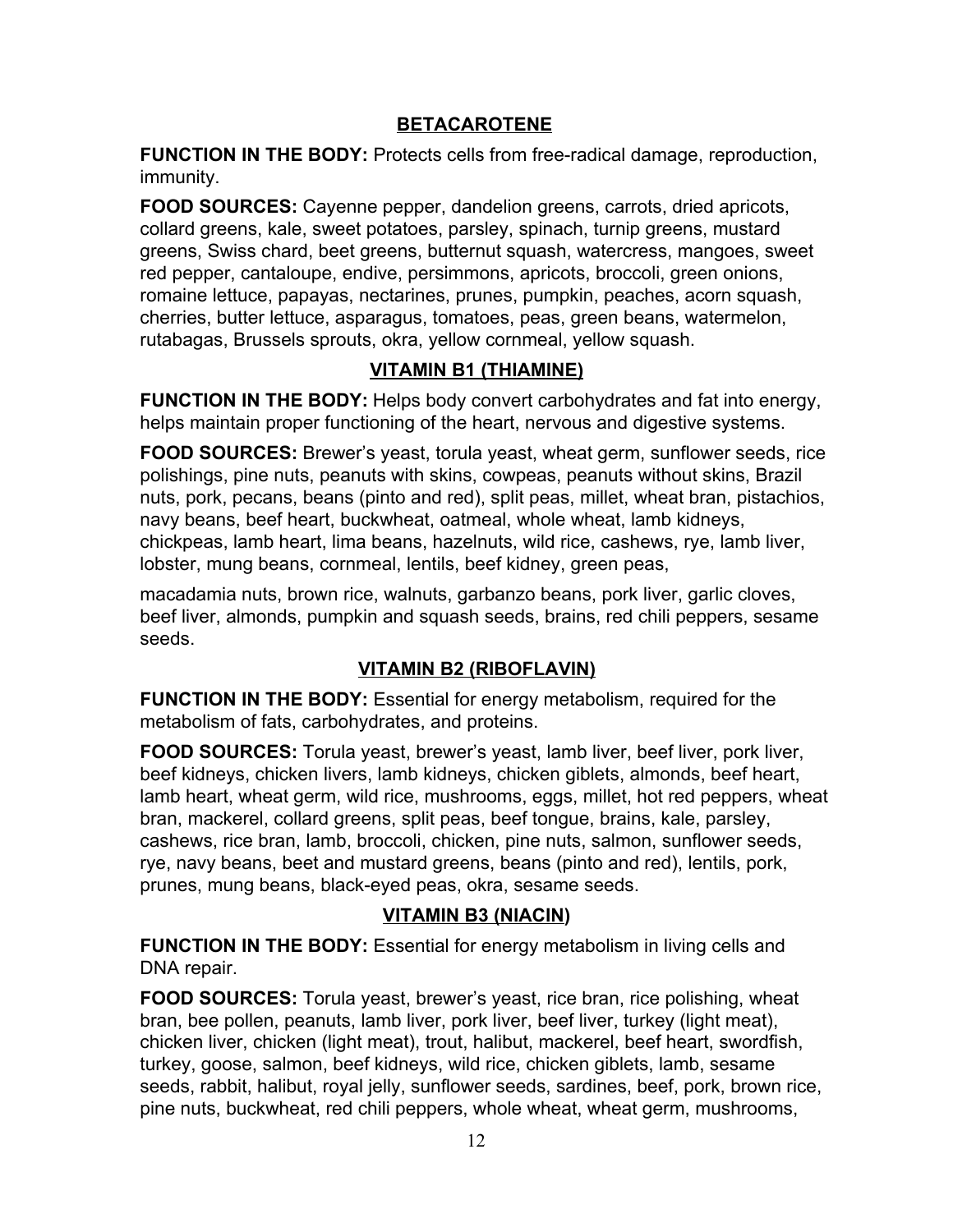herring, barley, almonds, shrimp, haddock, split peas.

# **VITAMIN B5 (PANTOTHENIC ACID)**

**FUNCTION IN THE BODY:** Essential for metabolism and synthesis of carbohydrates, proteins, and fats.

**FOOD SOURCES:** Brewer's yeast, torula yeast, chicken liver, beef kidneys, peanuts, brains, heart, mushrooms, split peas, beef tongue, perch, blue cheese, pecans, eggs, lobster, oatmeal, buckwheat, sunflower seeds, lentils, rye, cashews, salmon, chickpeas, Camembert cheese, wheat germ, broccoli, hazelnuts, turkey (dark meat), brown rice, whole-wheat, sardines, red chili peppers, avocados, black-eyed peas, wild rice, cauliflower, chicken (dark meat) kale.

# **VITAMIN B6 (PYRIDOXINE)**

**FUNCTION IN THE BODY:** Assists in balancing of sodium and potassium, promotes red blood cell production, aids with immune system and cardiovascular health; may help with learning difficulties, dandruff, eczema, psoriasis, balancing hormonal changes in women.

**FOOD SOURCES:** Torula yeast, Brewer's yeast, sunflower seeds, wheat germ, tuna, beef liver, chicken liver, walnuts, salmon, trout, mackerel, pork liver, lentils, buckwheat, lima beans, black-eyed peas, navy beans, brown rice, hazelnuts, chickpeas, pinto beans, bananas, pork, albacore, beef, halibut, beef kidneys, avocados, whole wheat flour, chestnuts, eggs, kale, rye, spinach, turnip greens, beef heart, sweet peppers, potatoes, prunes, raisins, sardines, Brussels sprouts, elderberries, perch, cod, barley, Camembert cheese, sweet potatoes, cauliflower, popcorn, red cabbage, leeks, blackstrap molasses.

# **BIOTIN**

**FUNCTION IN THE BODY:** Used in cell growth, production of fatty acids, metabolism of fats and amino acids, helps with the transfer of carbon dioxide, helpful in maintaining a steady blood sugar level and recommended for strengthening hair and nails.

**FOOD SOURCES:** Brewer's yeast, lamb liver, pork liver, beef liver, rice bran, rice germ, rice polishings, eggs, peanut butter, walnuts, peanuts, barley, pecans, oatmeal, sardines, black-eyed peas, split peas, almonds, cauliflower, mushrooms, whole wheat, salmon, bran, lentils, brown rice, chicken.

# **FOLIC ACID**

**FUNCTION IN THE BODY:** Necessary for production and maintenance of new cells, especially important during periods of rapid cell division and growth such as infancy and pregnancy, replicates DNA, helps make normal red blood cells and prevents anemia, and helps prevent changes to DNA that may lead to cancer.

**FOOD SOURCES:** Brewer's yeast, black-eyed peas, rice germ, wheat germ, beef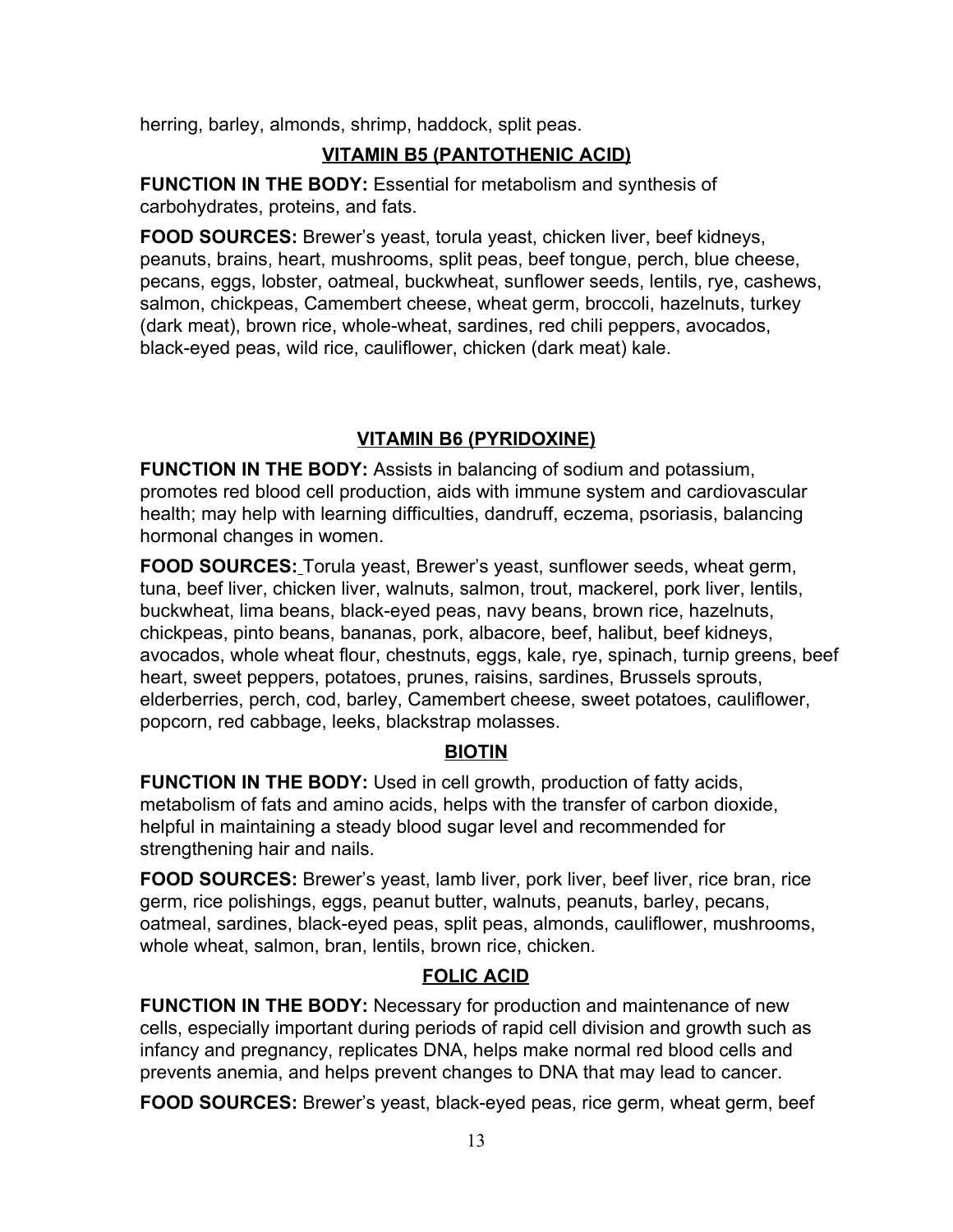liver, lamb liver, tempeh, pork liver, bran, kidney beans, mung beans, lima beans, navy beans, chickpeas, asparagus, lentils, walnuts, spinach, kale, filberts, beet and mustard greens, peanuts, peanut butter, broccoli, barley, split peas, whole wheat, Brussels sprouts, almonds, oatmeal, cabbage, dried figs, avocado, green beans, corn, coconut (fresh), pecans, mushrooms, dates, blackberries, ground beef, oranges.

# **PABA (PARA-AMINO-BENZOIC-ACID)**

**FUNCTION IN THE BODY:** Can stimulate intestinal bacteria, used in treatment of irritable bowel syndrome.

**FOOD SOURCES:** Sunflower seeds, liver, brewer's yeast, wheat germ, milk, yogurt, eggs, oats, spinach, cabbage, blackstrap molasses.

# **CHOLINE**

**FUNCTION IN THE BODY:** Maintaining structural integrity of cell membranes, may reduce heart disease, aids brain functioning and lipid metabolism.

**FOOD SOURCES:** Lecithin, egg yolk, liver, whole eggs, wheat germ, black-eyed peas, chickpeas, Brewer's yeast, lentils, split peas, rice bran, peanuts, oatmeal, peanut butter, barley, pork, brown rice, whole wheat, blackstrap molasses, beef, green peas, cheddar cheese, sweet potatoes, green beans, potatoes, cabbage, spinach, milk, butter.

# **INOSITOL**

**FUNCTION IN THE BODY:** Basis for a number of signaling and secondary messenger molecules and involved biological processes such as cell membrane maintenance, serotonin activity, and the breakdown of fats and reduction of blood cholesterol; used for treatment of bulimia, panic disorders, bipolar depression and obsessive-compulsive disorder.

**FOOD SOURCES:** Lecithin, wheat germ, navy beans, rice bran, barley, whole wheat, Brewer's yeast, oatmeal, black-eyed peas, chickpeas, oranges, peanuts, peanut butter, lima beans, green peas, blackstrap molasses, grapefruit, split peas, lentils, raisins, cantaloupe, peaches, cabbage, cauliflower, onions, sweet potatoes, watermelon, strawberries, beef liver, tomatoes, eggs, milk, beef.

# **VITAMIN B12**

**FUNCTION IN THE BODY:** Necessary for cell division and growth, immunity.

**FOOD SOURCES:** Lamb liver, clams, beef liver, lamb kidneys, calf liver, beef kidneys, chicken liver, oysters, sardines, beef heart, eggs, lamb heart, trout, brains, mackerel, herring, flounder, salmon, tuna, lamb, sweetbreads, whey, beef, Edam cheese, Swiss cheese, Brie cheese, Gruyere cheese, blue cheese, haddock, flounder, scallops, cheddar cheese, cottage cheese, mozzarella cheese, halibut,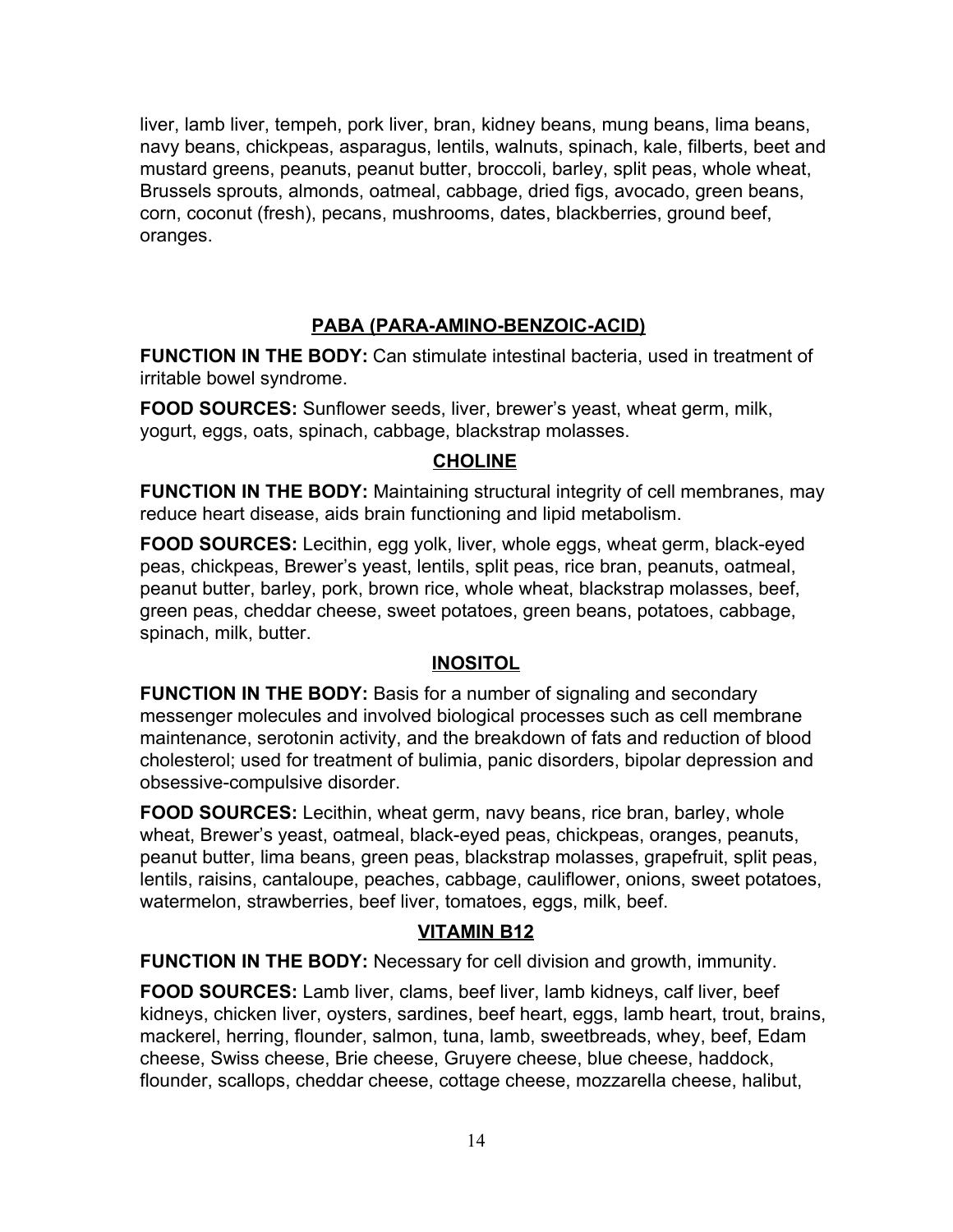perch, swordfish.

### **VITAMIN B15\***

**FUNCTION IN THE BODY:** Helps in amino acid formation, glucose oxidation, cell respiration, is an antioxidant, stimulates endocrine and nervous systems, and detoxifies the body.

**FOOD SOURCES:** Brewer's yeast, liver, corn grits, wheat germ, sunflower seeds, pumpkin seeds.

# **VITAMIN B17\***

**FUNCTION IN THE BODY:** Believed to treat or aid in the avoidance of cancer.

**FOOD SOURCES:** Wild blackberries, elderberries, pear seeds, apple seeds, mung beans, macadamia nuts, bitter almonds, apricot seeds, bamboo sprouts, alfalfa, boysenberries, raspberries, chickpeas, currants, black-eyed peas, gooseberries, buckwheat, kidney beans, lentils, millet, lima beans, cashews, black beans, sweet potatoes.

# **VITAMIN C**

**FUNCTION IN THE BODY:** Antioxidant, essential to the development and maintenance of scar tissue, blood vessels, and cartilage, immunity.

**FOOD SOURCES:** Rose hips, acerola cherries, red chili peppers, guavas, cayenne pepper, sweet red peppers, black currants, kale, parsley, collard greens, turnip greens, green sweet peppers, broccoli, Brussels sprouts, mustard greens, watercress, cauliflower, persimmons, oranges, strawberries, spinach, cabbage, lemons, grapefruit, papaya, elderberries, turnips, mangos, asparagus, kumquats, dandelion greens, cantaloupe, Swiss chard, green onions, limes, beef liver, okra, tangerines, oysters, lima beans, black-eyed peas, green peas, radishes, raspberries, Chinese cabbage, yellow squash, loganberries, honeydew melon, tomatoes, pork liver.

# **VITAMIN D**

**FUNCTION IN THE BODY:** Maintenance of organ systems, regulates calcium and phosphate levels, promotes bone formation, immune system functioning.

**FOOD SOURCES:** Cod liver oil, sardines, salmon, tuna, shrimp, crab, lobster, butter, sunflower seeds, liver, eggs, whole milk, mushrooms, whole milk cheeses of all types, fish roe.

# **VITAMIN E**

**FUNCTION IN THE BODY:** Antioxidant, reputed to aid skin healing and scar reduction.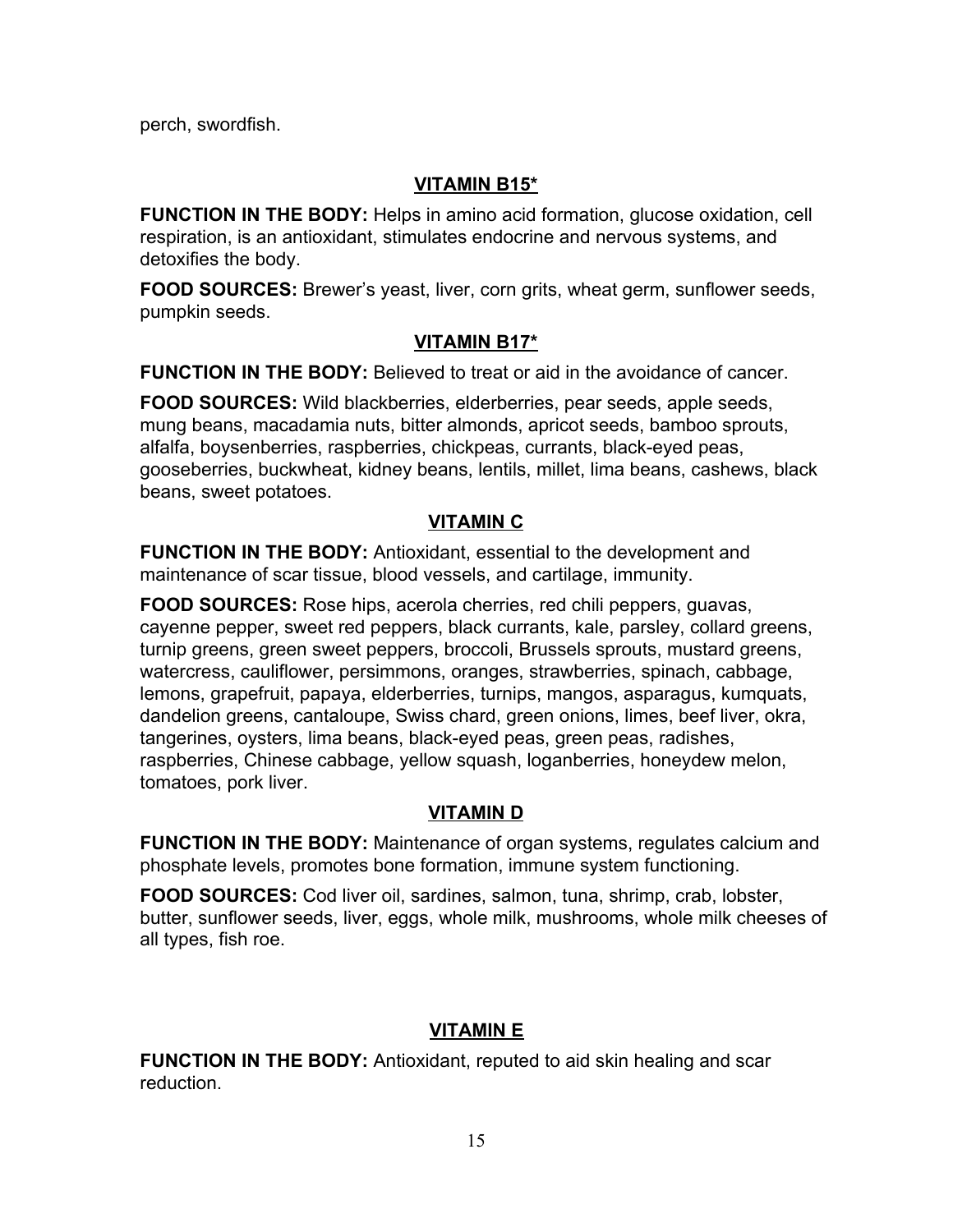**FOOD SOURCES:** Fresh wheat germ, safflower oil, sunflower oil, sunflower seeds, almonds, sesame oil, peanut oil, corn oil, olive oil, wheat germ, peanuts, peanut butter, butter, spinach, oatmeal, bran, asparagus, salmon, brown rice, rye, pecans, wheat germ, whole-wheat bread, peas, walnuts, bananas, carrots, eggs, tomatoes, lamb.

# **VITAMIN F (ESSENTIAL FATTY ACIDS)**

# *Omega 3 series*

**FUNCTION IN THE BODY:** Essential to normal growth, may reduce risks of cardiovascular disease and cancer.

**FOOD SOURCES:** Salmon, sardines, cod liver oil, flax oil, flax seeds, walnut oil, walnuts, whole grains, dark green leafy vegetables.

# *Omega 6 series*

**FUNCTION IN THE BODY:** Used to aid in treatment of arthritis, skin diseases, diabetes, anorexia nervosa, eye disease, osteoporosis, hormonal imbalance in women, allergies, heart disease and cancer.

**FOOD SOURCES:** Cold-pressed vegetable oils, nuts and nut oils, borage oil, evening primrose oil.

# **VITAMIN K**

**FUNCTION IN THE BODY:** Blood clotting, bone metabolism, prevents calcification of organs and soft tissues, and regulates blood sugar.

**FOOD SOURCES:** Turnip greens, broccoli, romaine lettuce, cabbage, beef liver, spinach, watercress, asparagus, cheese, butter, pork liver, oats, green peas, whole wheat, green beans, pork, eggs, corn oil, peaches, beef, chicken liver, tomatoes, potatoes, milk, raisins.

# **VITAMIN P (BIOFLAVONOIDS)**

**FUNCTION IN THE BODY:** Essential to vitamin C absorption, antioxidant, antibacterial, help improve circulation, stimulate bile production, lower cholesterol levels, treat and prevent cataracts, aids in immunity, maintains cell membranes, relieves pain, and reduces bleeding and inflammation.

**FOOD SOURCES:** Fresh fruits and vegetables, buckwheat, citrus fruit pulp, green peppers, grapes, apricots, strawberries, prunes, cherries.

# **CALCIUM**

**FUNCTION IN THE BODY:** Used in building and maintaining bones and teeth, aids in blood clotting, nerve function, and muscle contraction, maintains normal levels of blood pressure and stomach acid.

**FOOD SOURCES:** Kelp, Swiss cheese, cheddar cheese, carob flour, dulse, collard greens, turnip greens, blackstrap molasses, almonds, Brewer's yeast, parsley, corn tortillas, dandelion greens, Brazil nuts, watercress, goat's milk, tempeh, dried figs, buttermilk, sunflower seeds, yogurt, beet greens, wheat bran,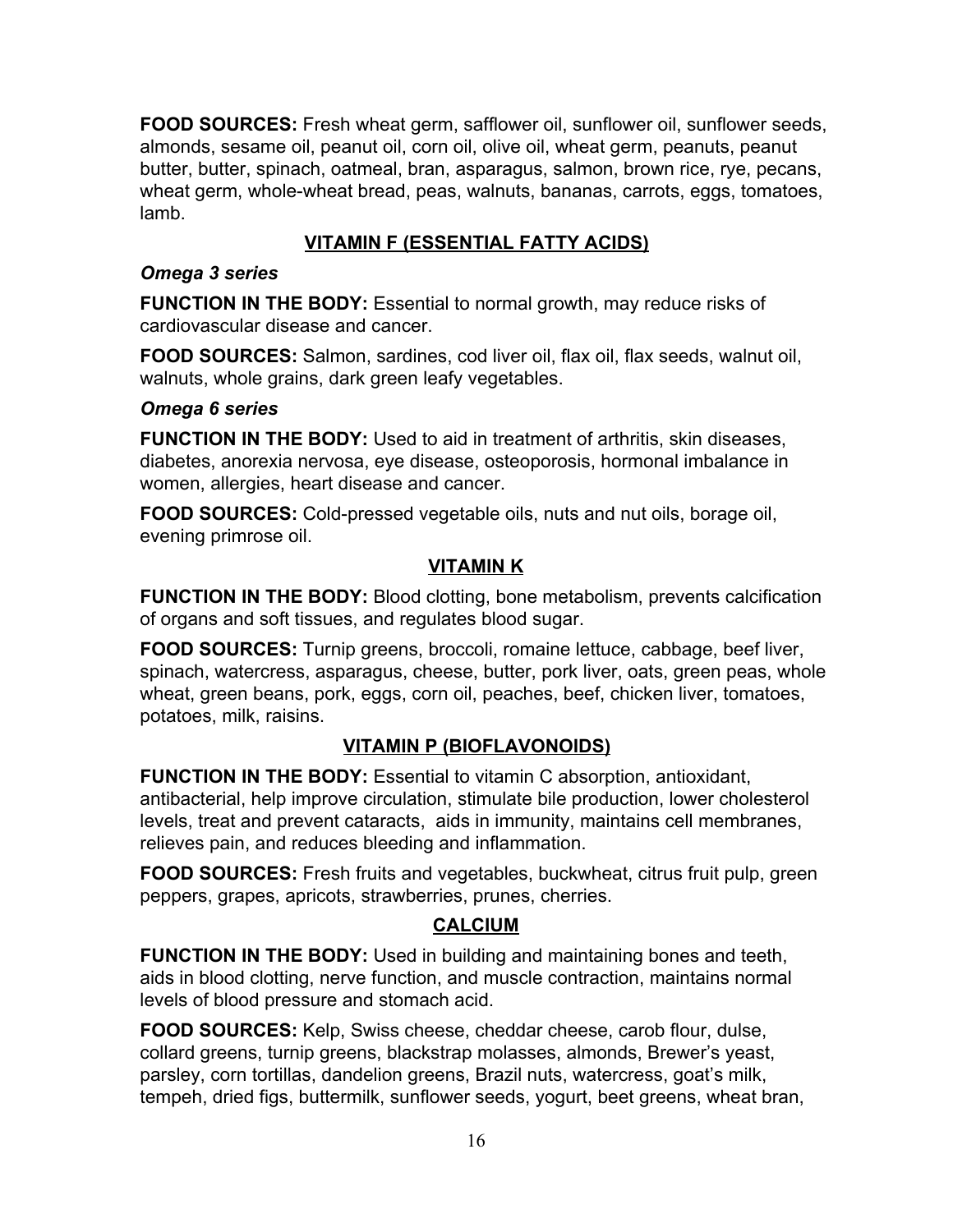whole milk, buckwheat, sesame seeds (tahini), olives, broccoli, walnuts, cottage cheese, spinach, pecans, wheat germ, peanuts, miso, romaine lettuce, dried apricots, rutabaga, raisins, black currants, dates, green snap beans, globe artichoke, dried prunes, pumpkin and squash seeds, beans, cabbage, whole wheat, oranges, celery, cashews, rye, carrots, barley, sweet potatoes, brown rice, garlic, onions, summer squash, lemons, green peas, cauliflower, lentils, sweet cherries, asparagus, winter squash, strawberries, millet, mung bean sprouts, pineapple, grapes, beets, cantaloupe, Jerusalem artichoke, tomato, eggplant, chicken, orange juice, avocado, beef, bananas, apples, sweet corn.

#### **MAGNESIUM**

**FUNCTION IN THE BODY:** Needed for healthy bones and teeth, proper nervous system functioning, and energy metabolism.

**FOOD SOURCES:** Kelp, wheat bran, wheat germ, almonds, blackstrap molasses, cashews, Brewer's yeast, buckwheat, Brazil nuts, dulse, filberts, peanuts, millet, pecans, whole wheat, walnuts, rye, tempeh, beet greens, coconut, brown rice, spinach, Swiss chard, dried figs, dried apricots, dates, collard greens, shrimp, corn, cheddar cheese, parsley, dried prunes, sunflower seeds, beans, barley, dandelion greens, garlic, raisins, green peas, potatoes, crab, bananas, sweet potatoes, blackberries, beets, broccoli, cauliflower, beef, carrots, celery, asparagus, chicken, green peppers, winter squash, cantaloupe, eggplant, tomatoes, cabbage, grapes, milk, pineapple, mushrooms, onions, oranges, iceberg lettuce, plums, apples.

# **PHOSPHORUS**

**FUNCTION IN THE BODY:** Needed for healthy bones and teeth, energy metabolism, and acid/base balance in the body.

**FOOD SOURCES:** Brewer's yeast, wheat bran, pumpkin and squash seeds, sunflower seeds, wheat germ, Brazil nuts, sesame seeds, almonds, pinto beans, cheddar cheese, peanuts, whole wheat, walnuts, rye, cashews, beef liver, scallops, millet, barley, pecans, dulse, kelp, chicken, brown rice, eggs,crab, garlic, cottage cheese, beef, lamb, lentils, mushrooms, peas, corn, raisins, milk, globe artichoke, yogurt, Brussels sprouts, dried prunes, broccoli, dried figs, yams, mung bean sprouts, dates, parsley, asparagus, bamboo shoots, potatoes, cauliflower, okra, spinach, green beans, pumpkin, avocados, beet greens, Swiss chard, winter squash, carrots, onions, red cabbage, beets, radishes, summer squash, celery, cucumber, tomatoes, bananas, persimmons, eggplant, lettuce, nectarines, raspberries, grapes, oranges, olives, cantaloupe, apples, pineapple.

# **POTASSIUM**

**FUNCTION IN THE BODY:** Essential for maintaining proper fluid balance, nerve impulse function, muscle function, and cardiac function.

**FOOD SOURCES:** Dulse, kelp, sunflower seeds, wheat germ, almonds, raisins, parsley, Brazil nuts, peanuts, dates, figs, avocadoes, pecans, yams, Swiss chard, garlic, spinach, walnuts, millet, beans, mushrooms, potatoes with skin, broccoli, bananas, all meats, winter squash, chicken, carrots, celery, radishes, cauliflower,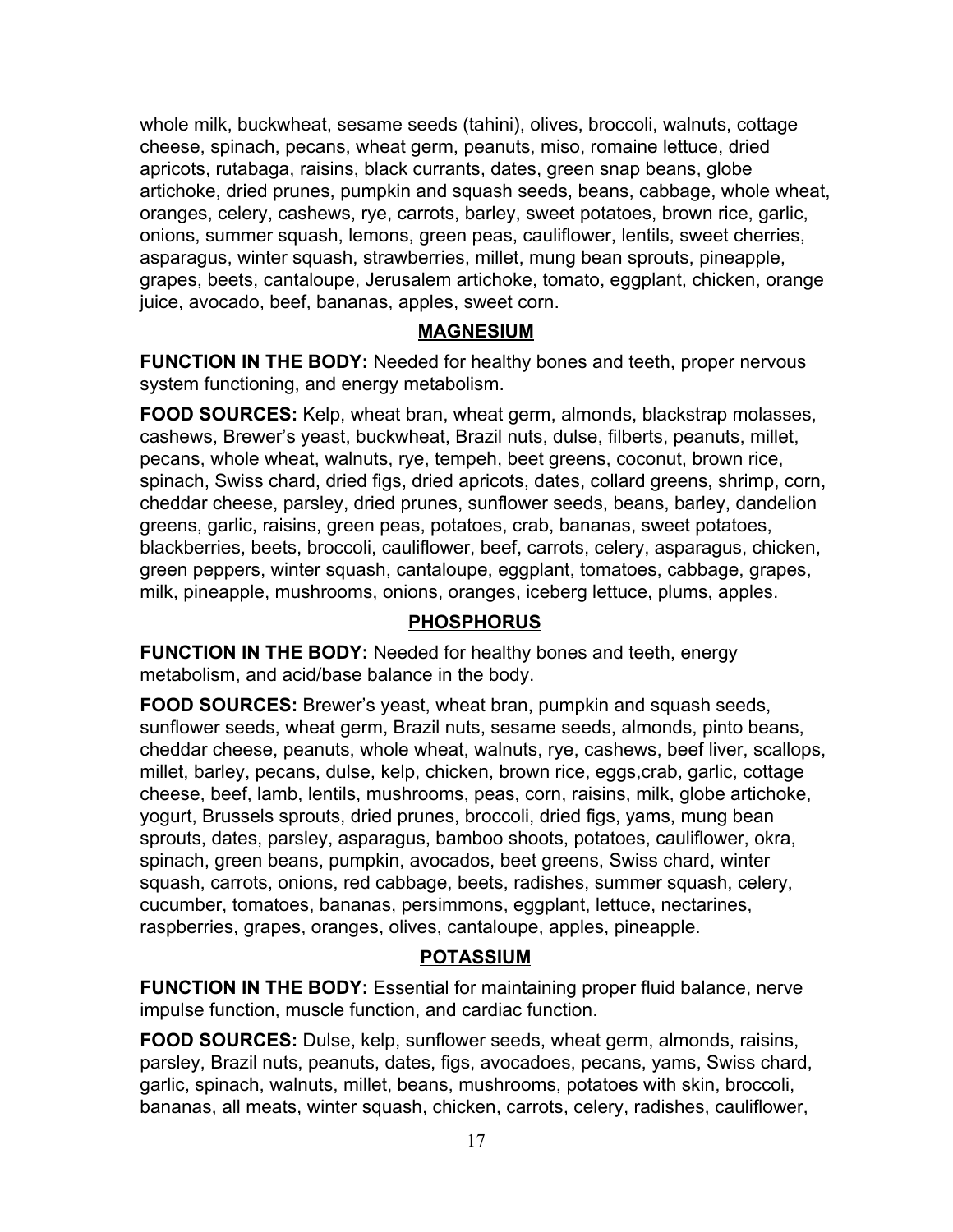watercress, asparagus, red cabbage, lettuce, cantaloupe, lentils, tomatoes, sweet potatoes, papaya, eggplant, green pepper, beets, peaches, summer squash, oranges, raspberries, cherries, strawberries, grapefruit juice, grapes, onions, pineapple, milk, lemon juice, pears,watermelon, eggs, brown rice, apples.

# **SODIUM**

**FUNCTION IN THE BODY:** Helps maintain normal blood pressure and normal function of muscles and nerves.

**FOOD SOURCES:** Kelp, green olives, sea salt (1 tsp.), dill pickles, sauerkraut, cheddar cheese, scallops, lobster, Swiss chard, beet greens, buttermilk, cottage cheese, celery, cantaloupe, eggs, cod, spinach, lamb, pork, chicken, beef, beets, sesame seeds, watercress, whole milk, turnips, carrots, yogurt, parsley, artichokes, dried figs, lentils, sunflower seeds, raisins, red cabbage, garlic, white beans, broccoli, mushrooms, cauliflower, onions, sweet potatoes, brown rice, lettuce, cucumbers, peanuts, avocados, tomatoes, eggplant.

# **CHLORINE**

**FUNCTION IN THE BODY:** Helps regulate the balance of acid and alkali in the blood, digestion.

**FOOD SOURCES:** Seaweed, watercress, avocado, chard, tomatoes, cabbage, endive, kale, turnips, celery, cucumber, asparagus, pineapple, oats, salt water fish.

# **SULFUR**

**FUNCTION IN THE BODY:** Necessary for the formation of body tissues and the functioning of thiamine and biotin (2 B vitamins), detoxification, and tissue respiration.

**FOOD SOURCES:** Garlic, onions, leeks, radish, turnips, celery, string beans, watercress, soybeans, kale, fish, meat.

#### **IRON**

**FUNCTION IN THE BODY:** needed for the formation of hemoglobin, which carries oxygen from the lungs to the body cells.

**FOOD SOURCES:** Kelp, Brewer's yeast, blackstrap molasses, wheat bran, pumpkin and squash seeds, oysters, wheat germ, beef liver, sunflower seeds, millet, parsley, clams, almonds, dried prunes, cashews, beef, raisins, Jerusalem artichokes, Brazil nuts, beet greens, Swiss chard, dandelion greens, walnuts, dates, pork, beans, sesame seeds, pecans, eggs, lentils, peanuts, lamb, tempeh, green peas, brown rice, ripe olives, chicken, artichokes, mung bean sprouts, salmon, broccoli, currants, whole wheat bread, cauliflower, cheese, strawberries, asparagus, blackberries, red cabbage, pumpkin, mushrooms, bananas, beets, carrots, eggplants, sweet potatoes, avocados, figs, potatoes, corn, pineapple, nectarines, watermelon, winter squash, brown rice, tomatoes, oranges, cherries, summer squash, papaya, celery cottage cheese, apples.

# **COPPER**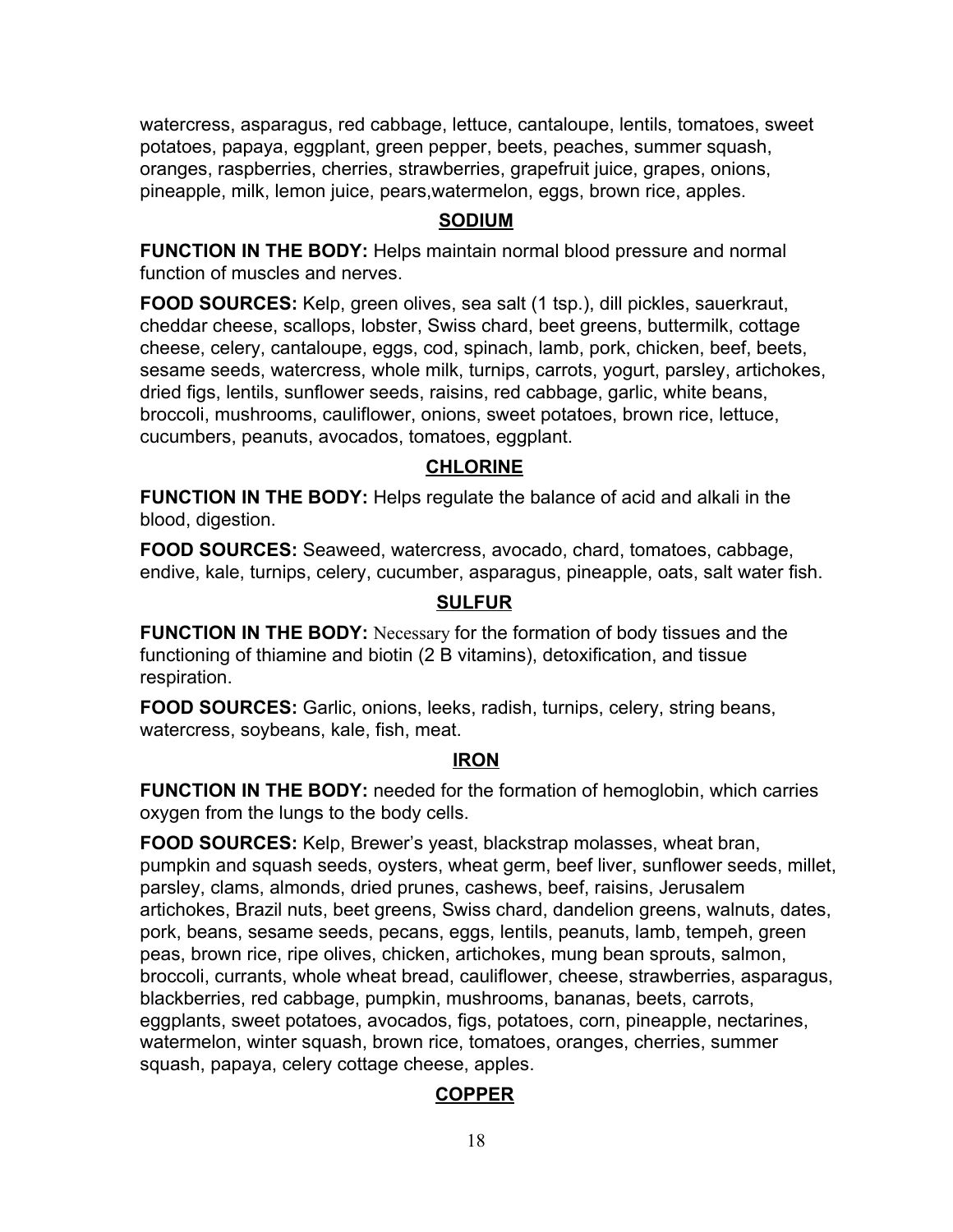**FUNCTION IN THE BODY:** Needed for synthesis of hemoglobin, proper iron metabolism, and maintenance of blood vessels.

**FOOD SOURCES:** Oysters, Brazil nuts, almonds, hazelnuts, walnuts, pecans, split peas, beef liver, buckwheat, peanuts, cod liver oil, lamb chops, sunflower oil, butter, rye, pork, barley, gelatin from beef, shrimp, olive oil, clams, carrots, coconut, garlic, millet, whole wheat, chicken, eggs, corn oil, ginger root, molasses, turnips, green peas, papaya, apples.

# **IODINE**

**FUNCTION IN THE BODY:** Regulates body's growth and development.

**FOOD SOURCES:** Clams, shrimp, haddock, halibut, oysters, salmon, kelp, sardines, beef liver, pineapple, tuna, eggs, peanuts, whole wheat bread, cheddar cheese, pork, lettuce, spinach, green peppers, milk, butter, cream, cottage cheese, beef, lamb, raisins.

# **MANGANESE**

**FUNCTION IN THE BODY:** Activates many enzymes, skeletal development, blood formation, maintains blood sugar levels and reproductive process.

**FOOD SOURCES:** Pecans, Brazil nuts, almonds, barley, rye, buckwheat, split peas, whole wheat, carrots, broccoli, brown rice, Swiss cheese, corn, cabbage, peaches, walnuts, spinach, peanuts, oats, raisins, turnip greens, rhubarb, beet greens, Brussels sprouts, oatmeal, cornmeal, millet, Gorgonzola cheese, butter, tangerines, peas, eggs, beets, coconuts, apples, oranges, pears, lamb, pork, cantaloupe, tomatoes, whole milk, chicken breasts, green beans, apricots, beef liver, scallops, halibut, cucumbers.

# **ZINC**

**FUNCTION IN THE BODY:** Necessary for formation of enzymes and proteins, respiration of body tissues, digestion; may assist in lowering cholesterol levels constituent of insulin and male sperm, and also aids in metabolism of phosphorus.

**FOOD SOURCES:** Oysters, herring, ginger root, ground round steak, beef, lamb, pecans, split peas, Brazil nuts, beef liver, eggs, whole wheat, peanuts, brown rice, wheat germ, sesame seeds, rye, lima beans, oats, almonds, walnuts, sardines, chicken, buckwheat, hazelnuts, clams, anchovies, tuna, haddock, green peas, shrimp, turnips, parsley, potatoes, garlic, whole wheat bread, black beans, raw milk, pork chops, corn, grape juice, olive oil, cauliflower, spinach, cabbage, lentils, butter, lettuce, cucumbers, yams, tangerines, string beans.

# **SILICON**

**FUNCTION IN THE BODY:** Formation of collagen and glucosamine.

**FOOD SOURCES:** Alfalfa, nettle, oats, kelp, apples, strawberries, grapes, beets, onions, parsnips, almonds, peanuts, sunflower seeds.

# **CHROMIUM**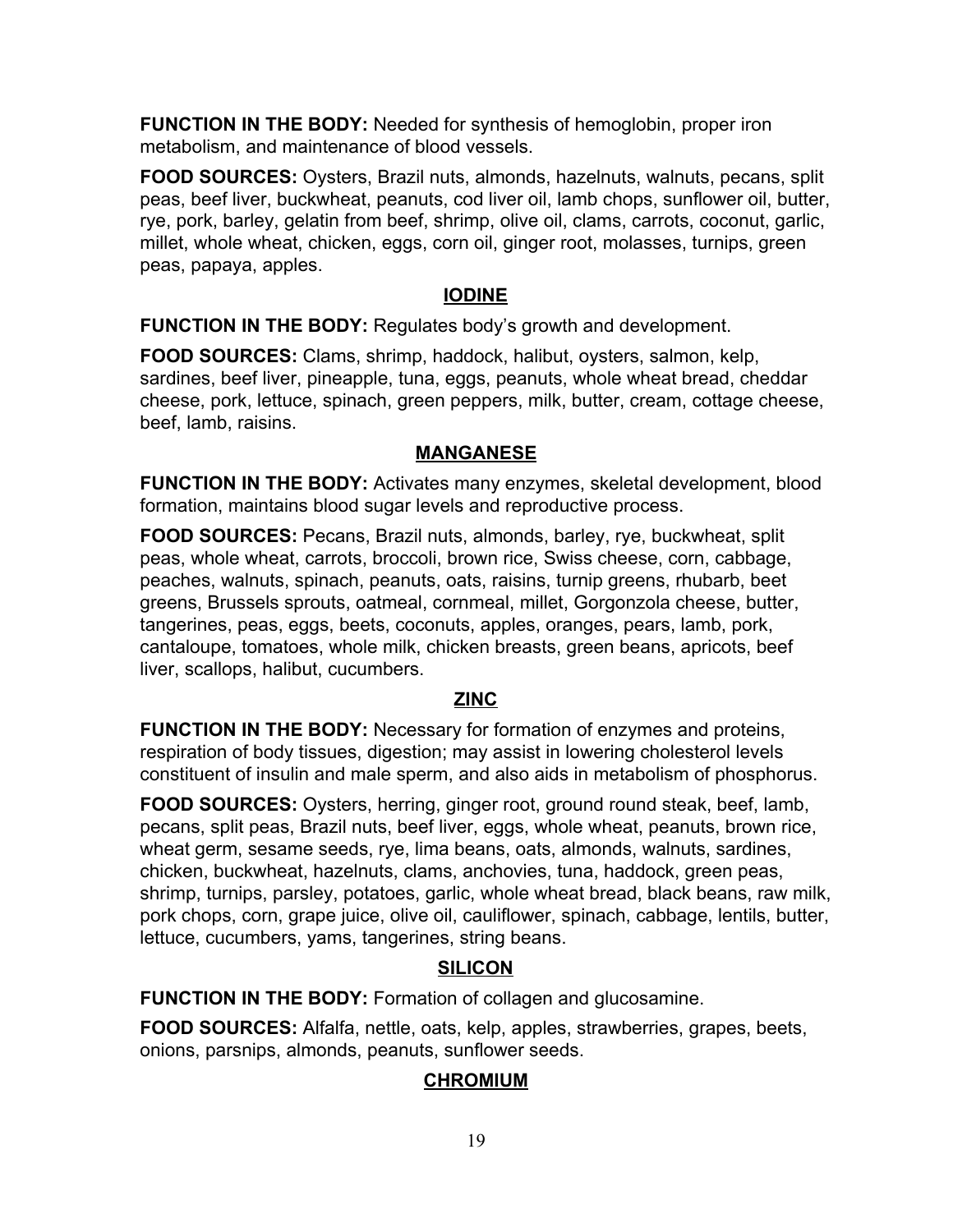**FUNCTION IN THE BODY:** Metabolism of carbohydrates, improves body's glucose use, and may lower cholesterol levels.

**FOOD SOURCES:** Brewer's yeast, beef round, whole wheat, wheat bran, rye, fresh chili, oysters, potatoes, wheat germ, green peppers, eggs, chicken, brown rice**,** corn, apples, butter, parsnips, cornmeal, lamb chops, scallops, Swiss cheese, bananas, spinach, pork chops, carrots, navy beans, shrimp, lettuce, oranges, lobster tail, blueberries, green beans, cabbage, mushrooms, beer, strawberries, milk.

# **SELENIUM**

**FUNCTION IN THE BODY:** Prevents oxidation of saturated fats in blood, related to vitamin E function; may prevent certain cancers.

**FOOD SOURCES:** Butter, herring, smelt, wheat germ, Brazil nuts, apple cider vinegar, Brewer's yeast, scallops, barley, whole wheat bread, lobster, bran, shrimps, Swiss chard, oats, clams, crab, oysters, milk, cod, brown rice, top round steak, lamb, turnips, blackstrap molasses, garlic, barley, orange juice, gelatin from beef, beer, beef liver, lamb chops, eggs, mushrooms, chicken, Swiss cheese, cottage cheese, wine, radishes, grape juice, pecans, hazelnuts, almonds, green beans, kidney beans, onions, carrots, cabbage, oranges.

# **BORON**

**FUNCTION IN THE BODY:** May influence hormone production, improve brain and psychological functions, boost immunity, essential to bone metabolism and calcification, and cartilage formation and repair.

**FOOD SOURCES:** Apples, beans, pears, leafy vegetables, prunes, raisins, almonds and other nuts, honey, dates.

# **MOLYBDENUM**

**FUNCTION IN THE BODY:** Essential for enzyme functioning.

**FOOD SOURCES:** Lentils, beef liver, split peas, cauliflower, green peas, Brewer's yeast, spinach, wheat germ, beef kidney, brown rice, garlic, oats, eggs, rye, corn, barley, fish, whole wheat, chicken, cottage cheese, beef, potatoes, onions, peanuts, coconut, pork, lamb, green beans, crab, molasses, cantaloupe, apricots, raisins, butter, strawberries, carrots, whole milk, cabbage, goat milk.

# **VANADIUM**

**FUNCTION IN THE BODY:** Metabolism of lipids, helps form red blood cells, affects thyroid gland function; may protect against cancer, help aid diabetes and cell division.

**FOOD SOURCES:** Buckwheat, parsley, safflower oil, eggs, sunflower seed oil, oats, olive oil, sunflower seeds, corn, green beans, peanut oil, carrots, cabbage, garlic, tomatoes, radishes, onions, whole wheat, lobster, beets, apples, plums, lettuce, millet.

\*Vitamins B15 and 17 are believed to promote tissue oxygenation (B15) and to